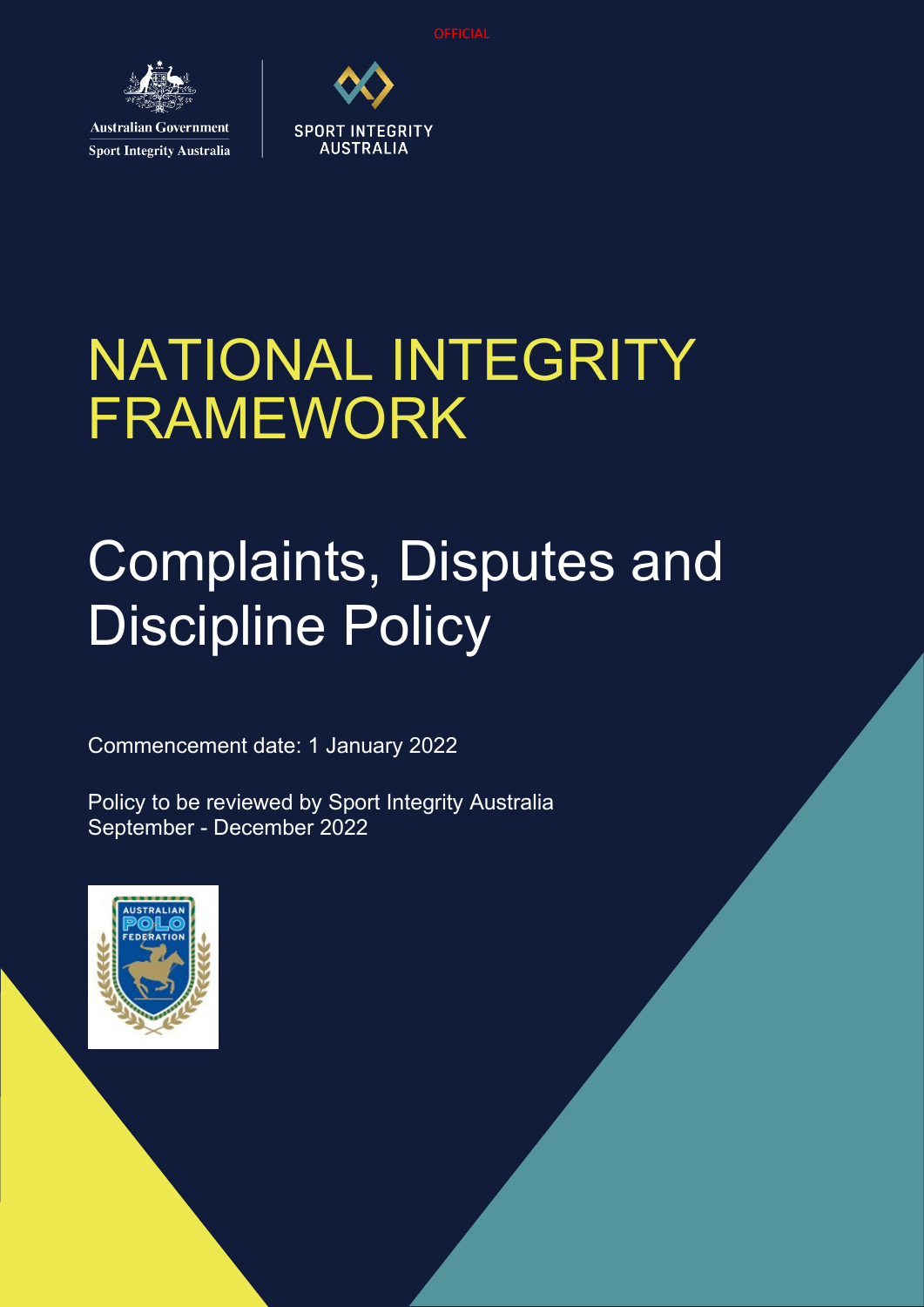# **TABLE OF CONTENTS**

| 1.   | Introduction                                                               | 1              |
|------|----------------------------------------------------------------------------|----------------|
| 2.   | <b>Definitions</b>                                                         | 1              |
| 3.   | <b>Preliminary Matters</b>                                                 | 3              |
| 3.1  | What is a Complaint?                                                       | 3              |
| 3.2  | What is an Alleged Breach?                                                 | 3              |
| 3.3  | What is not an Alleged Breach?                                             | 3              |
| 3.4  | Who can be a Complainant?                                                  | 3              |
| 3.5  | Who can be a Respondent?                                                   | 3              |
| 3.6  | Standard of Proof                                                          | 3              |
| 3.7  | Confidentiality                                                            | 4              |
| 3.8  | Public disclosure of Sanctions                                             | 5              |
| 3.9  | Failure to cooperate                                                       | 5              |
| 3.10 | <b>Vulnerable Persons</b>                                                  | 5              |
| 3.11 | Appointment of Australian Polo Federation Complaint Manager                | 6              |
| 3.12 | Time limits                                                                | 6              |
| 3.13 | Management of Complaints                                                   | 6              |
| 4.   | <b>How to Make a Complaint</b>                                             | 6              |
| 4.1  | Submitting a Complaint                                                     | 6              |
| 4.2  | Withdrawing a Complaint                                                    | 6              |
| 5.   | <b>Complaint Assessment</b>                                                | 6              |
| 5.1  | Initial Threshold Questions/ Determining whether the Complaint is in-scope | 6              |
| 5.2  | Notification to Parties                                                    | $\overline{7}$ |
| 5.3  | Assessment                                                                 | 8              |
| 5.4  | <b>External Referral</b>                                                   | 8              |
| 5.5  | Referral to Alternative Dispute Resolution                                 | 8              |
| 5.6  | <b>Provisional Action</b>                                                  | 9              |
| 5.7  | Unreasonable demands/behaviours                                            | 10             |
| 6.   | <b>Assessment Findings and Determination</b>                               | 10             |
| 6.1  | Findings and Determination of Sport Integrity Australia                    | 10             |
| 6.2  | Australian Polo Federation to manage Resolution Process                    | 11             |
| 7.   | <b>Resolution Process</b>                                                  | 11             |
| 7.1  | No Further Action                                                          | 11             |
| 7.2  | <b>Breach Notice</b>                                                       | 11             |
| 7.3  | Resolution without a hearing                                               | 12             |
| 7.4  | Referral to a hearing                                                      | 12             |
| 7.5  | Sanctions                                                                  | 12             |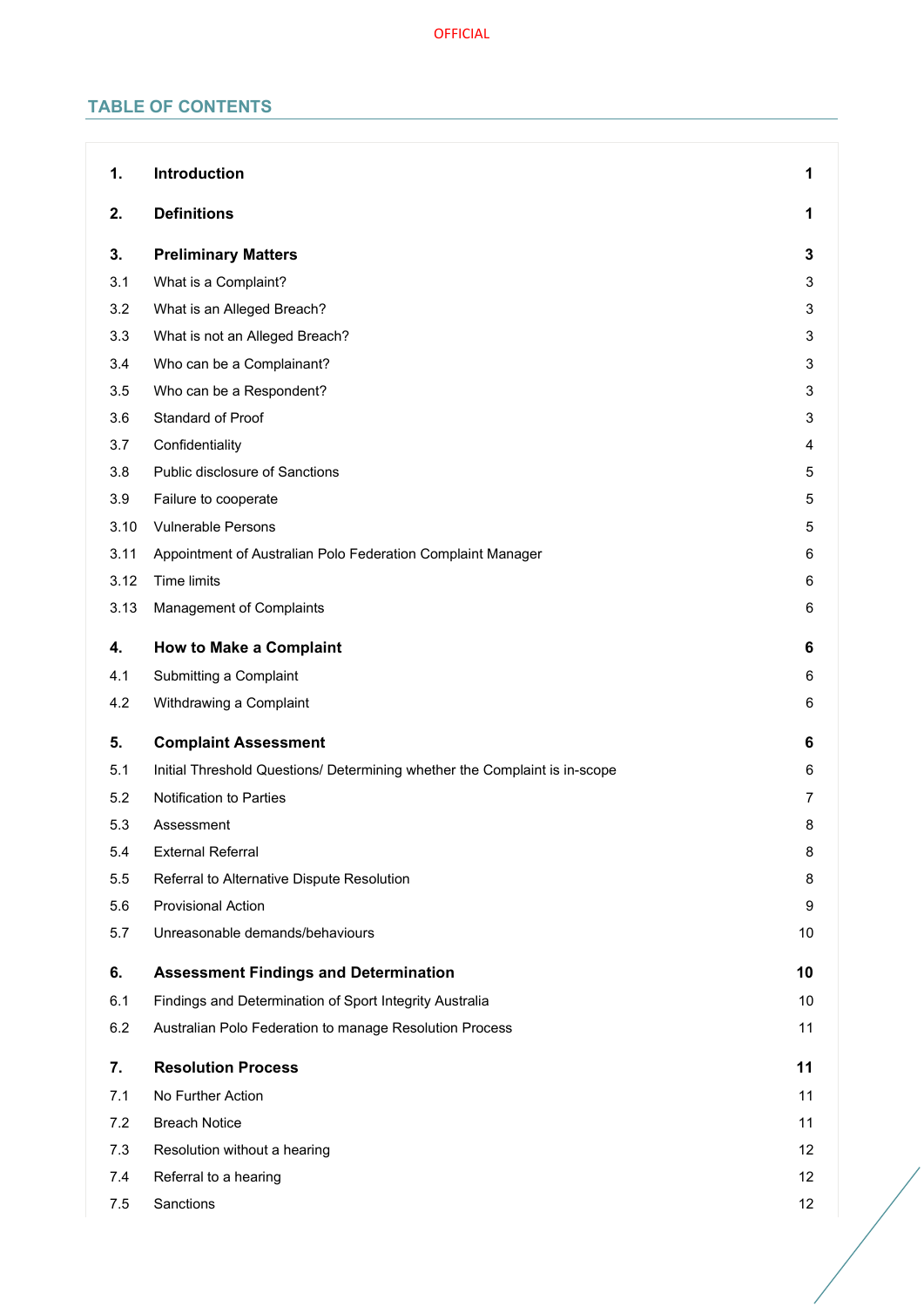| 8.   | <b>Hearing Tribunals</b>                                | 13 |
|------|---------------------------------------------------------|----|
| 8.1  | Arbitration in the NST                                  | 13 |
| 8.2  | Internal Hearing Tribunal                               | 13 |
| 8.3  | Parties and right to attend hearings                    | 13 |
| 8.4  | Notification of Hearing Tribunal decision               | 14 |
| 9.   | <b>Appeals</b>                                          | 14 |
| 9.1  | Decisions subject to appeal                             | 14 |
| 9.2  | Persons entitled to appeal                              | 14 |
| 9.3  | Grounds of appeal                                       | 14 |
| 9.4  | Notice of appeal                                        | 14 |
| 9.5  | Appeals in the NST Appeals Division                     | 15 |
| 9.6  | Internal Appeals Tribunal                               | 15 |
| 9.7  | Determination for Appeal Tribunal                       | 15 |
| 9.8  | Notification of Appeal Tribunal decision                | 15 |
| 10.  | <b>Finalising Complaints</b>                            | 16 |
| 10.1 | <b>Finalisation of Resolution Process</b>               | 16 |
|      |                                                         |    |
| 10.2 | Notification of outcome and implementation of Sanction  | 16 |
| 10.3 | Recording Decisions and Outcomes                        | 16 |
| 11.  | <b>Interpretation &amp; Other Information</b>           | 16 |
| 11.1 | Commencement                                            | 16 |
| 11.2 | Prior complaints                                        | 16 |
| 11.3 | Requirements for Polo Organisations                     | 17 |
| 11.4 | Interpretation                                          | 17 |
| 11.5 | Amendment                                               | 17 |
|      | <b>SCHEDULE 1 - Internal Hearing Tribunal Procedure</b> | 18 |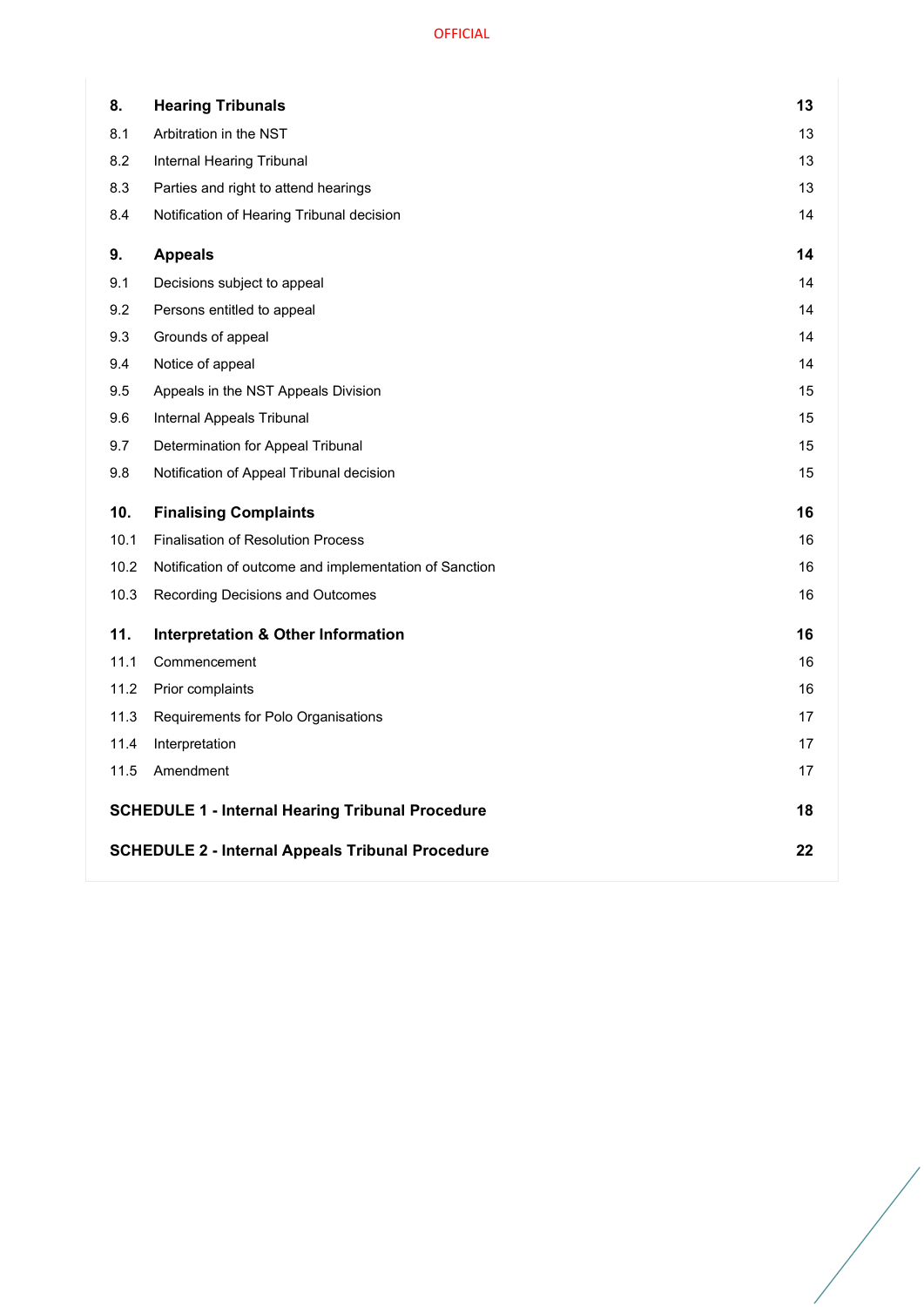# <span id="page-3-0"></span>**1. Introduction**

The Complaints, Disputes and Discipline Policy:

- is a collaboration between the Australian Polo Federation, Sport Integrity Australia and the National Sports Tribunal that will provide an independent, transparent, and fair complaint management system for all involved in Polo.
- sets out the process for resolving complaints and disciplinary action arising from an individual or organisation engaging in prohibited conduct under the National Integrity Framework and associated integrity policies including child safeguarding, member protection, competition manipulation, sports wagering and misuse of drugs and medicine.
- only manages complaints in relation to the National Integrity Framework and does not manage complaints in relation to eligibility and selection, competition-related rules, personal grievances, code of conduct or governance matters.

The Complaints, Disputes and Discipline Policy has been designed to ensure sport integrity related complaints are dealt with efficiently and effectively and that all involved in Polo have confidence that prohibited conduct will be managed via the most appropriate resolution and discipline mechanism.

# <span id="page-3-1"></span>**2. Definitions**

**Alleged Breach** has the meaning given in clause [3.2.](#page-5-2) 

**Alternative Dispute Resolution** is a collective term for processes, such as mediation, to resolve disputes without the need for litigation that will be applied to resolve the alleged breach in accordance with clause [5.5.](#page-10-2)

**Appeals Tribunal** means the appeals tribunal established under clause [9,](#page-16-1) being either the NST Appeals Division or an Internal Tribunal as provided in this Policy.

**Arbitration** means the hearing and binding determination of a dispute conducted by a Hearings Tribunal or Appeals Tribunal.

**Complaint** means a formal notification of a complaint relating to Prohibited Conduct by a Respondent of an Eligible Policy.

**Complaints Process** means the process of handling and resolving a Complaint under this Policy from the point where the Complaint is received to the finalisation of the Resolution Process.

**Complainant** means a person who or an organisation which makes a Complaint about an Alleged Breach by a Respondent in accordance with this Policy.

**Disciplinary Action** means disciplinary action as set out in the Resolution Process.

**Eligible Policies** means the following Australian Polo Federation sports integrity-related policies adopted under the National Integrity Framework:

- (a) Child Safeguarding Policy;
- (b) Competition Manipulation and Sport Wagering Policy;
- (c) Improper Use of Drugs and Medicine Policy;
- (d) Member Protection Policy; and
- (e) National Integrity Framework.

**Employment Matter** means a Complaint directly relating to allegations concerning an Employee acting in the course of their employment duties.

**Hearings Tribunal** means the first instance tribunal established under clause [8.1,](#page-15-1) being either the NST General Division or an Internal Tribunal as provided in this Policy.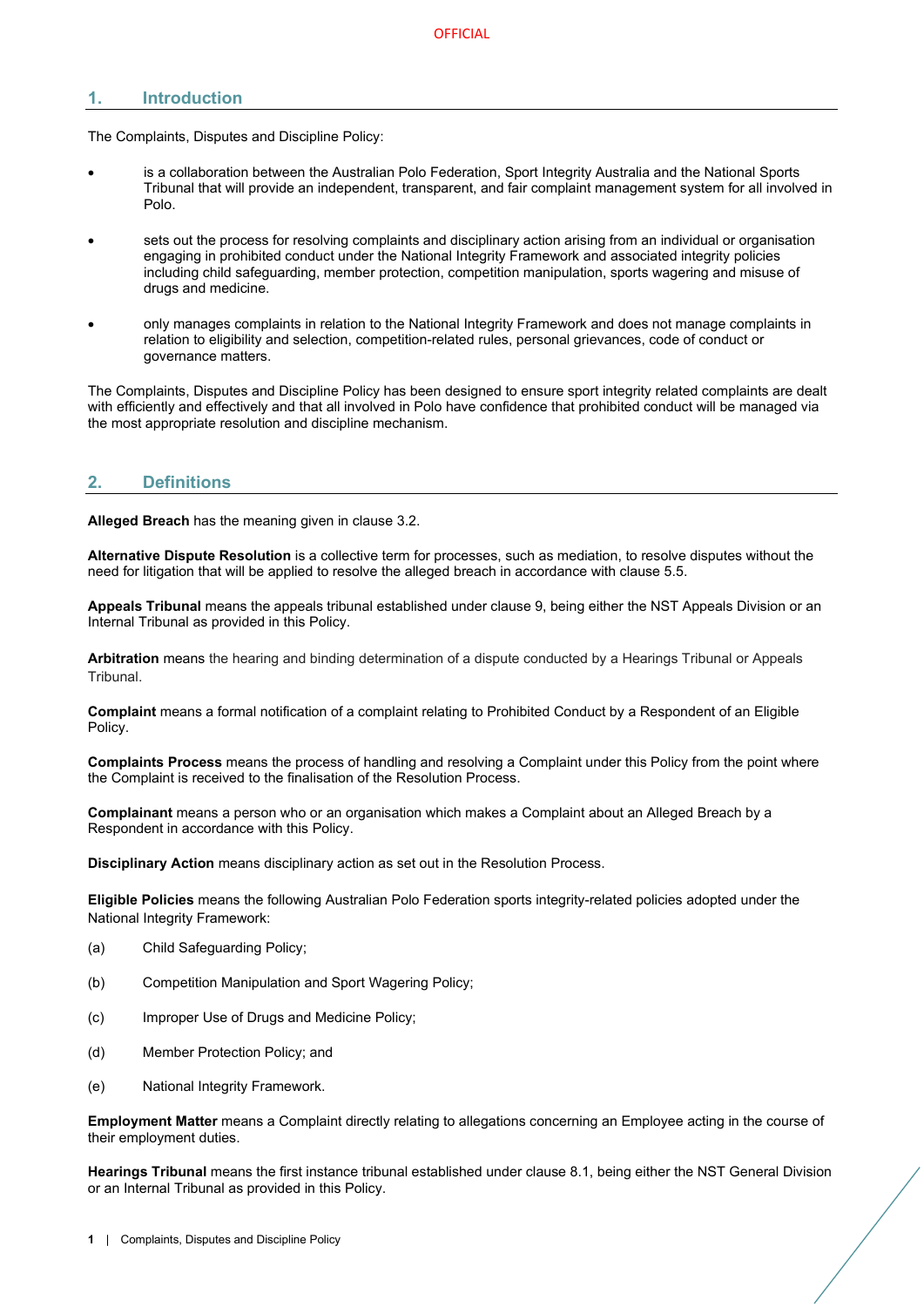**Legal Practitioner** is a person holding a current practising certificate as a lawyer or barrister in any Australian jurisdiction.

**Australian Polo Federation Complaint Manager** means the person appointed by the Australian Polo Federation under clause [3.11](#page-8-0) to manage Complaints under this Policy.

**NST** means the National Sports Tribunal.

**NST Eligible Matter** means an Alleged Breach that is a kind of dispute<sup>[1](#page-4-0)</sup> that falls within the jurisdiction of the NST.

**NST Excluded Matter** means an Alleged Breach that is a kind of dispute that is expressly excluded from the NST's jurisdiction.

**NST Legislation** means the *National Sports Tribunal Act 2019* (Cth) (**NST Act**) and all legislative and notifiable instruments adopted under the NST Act[2](#page-4-1).

**Personal Grievance** means any form of grievance between two or more people (including individuals and bodies corporate) that does not concern or allege a breach of an Eligible Policy.

**Policy** means this Complaints, Disputes and Discipline Policy, including any schedules and annexures.

**Prohibited Conduct** means conduct described as such in an Eligible Policy.

**Provisional Action** has the meaning given in clause [5.6.](#page-11-0)

**Protected Disclosure** means, where a Sport Organisation is a "regulated entity"<sup>[3](#page-4-2)</sup> under the whistleblower laws<sup>[4](#page-4-3)</sup> in the *Corporations Act 2001* (Cth), a disclosure of information to the Sport Organisation that qualifies for protection under those laws<sup>[5](#page-4-4)</sup>.

**Relevant Organisation** has the meaning given in the National Integrity Framework.

**Relevant Person** has the meaning given in the National Integrity Framework.

**Resolution Process** means the chosen process for resolving an Alleged Breach under this Policy, including a Breach Offer.

**Respondent** means the person/s or organisation/s against whom a Complaint has been made.

**Sanction** means a sanction imposed on a Respondent for breaching an Eligible Policy in accordance with clause [7.5.](#page-14-2) 

**Polo** means the sport of polo, as governed by the Australian Polo Federation and the Federation of International Polofrom time to time.

**Sport Integrity Australia** means the non-corporate Commonwealth entity of that name established by the *Sport Integrity Australia Act 2020* (Cth).

**Polo Organisation** has the meaning given in the National Integrity Framework**.** 

**Vulnerable Person** means a person who is (a) under the age of 18; or (b) aged 18 or over, but is or may be unable to take care of themselves, or is unable to protect themselves against harm or exploitation, by reason of age, illness, trauma or disability, or any other reason.

 $\mathcal{L}^{\mathcal{L}}$ 

<span id="page-4-0"></span><sup>&</sup>lt;sup>1</sup> See NST Legislation for more information.

<span id="page-4-1"></span><sup>2</sup> Such as the *National Sports Tribunal Rule 2020* (Cth), *National Sports Tribunal (Practice and Procedure) Determination 2020* (Cth), *National Sports Tribunal Act 2019 - Principles for Allocating a Member to a Dispute 2020* (Cth), or such other legislative instruments issued under the NST Act from time to time.

<span id="page-4-2"></span><sup>3</sup> Refer to section 1317AAB of the *[Corporations Act 2001](https://www.legislation.gov.au/Details/C2020C00093/Html/Volume_5#_Toc33706032)* (Cth).

<span id="page-4-3"></span><sup>4</sup> As above, Part 9.4AAA.

<span id="page-4-4"></span><sup>5</sup> As above, s 1317AA.

**<sup>2</sup>** | Complaints, Disputes and Discipline Policy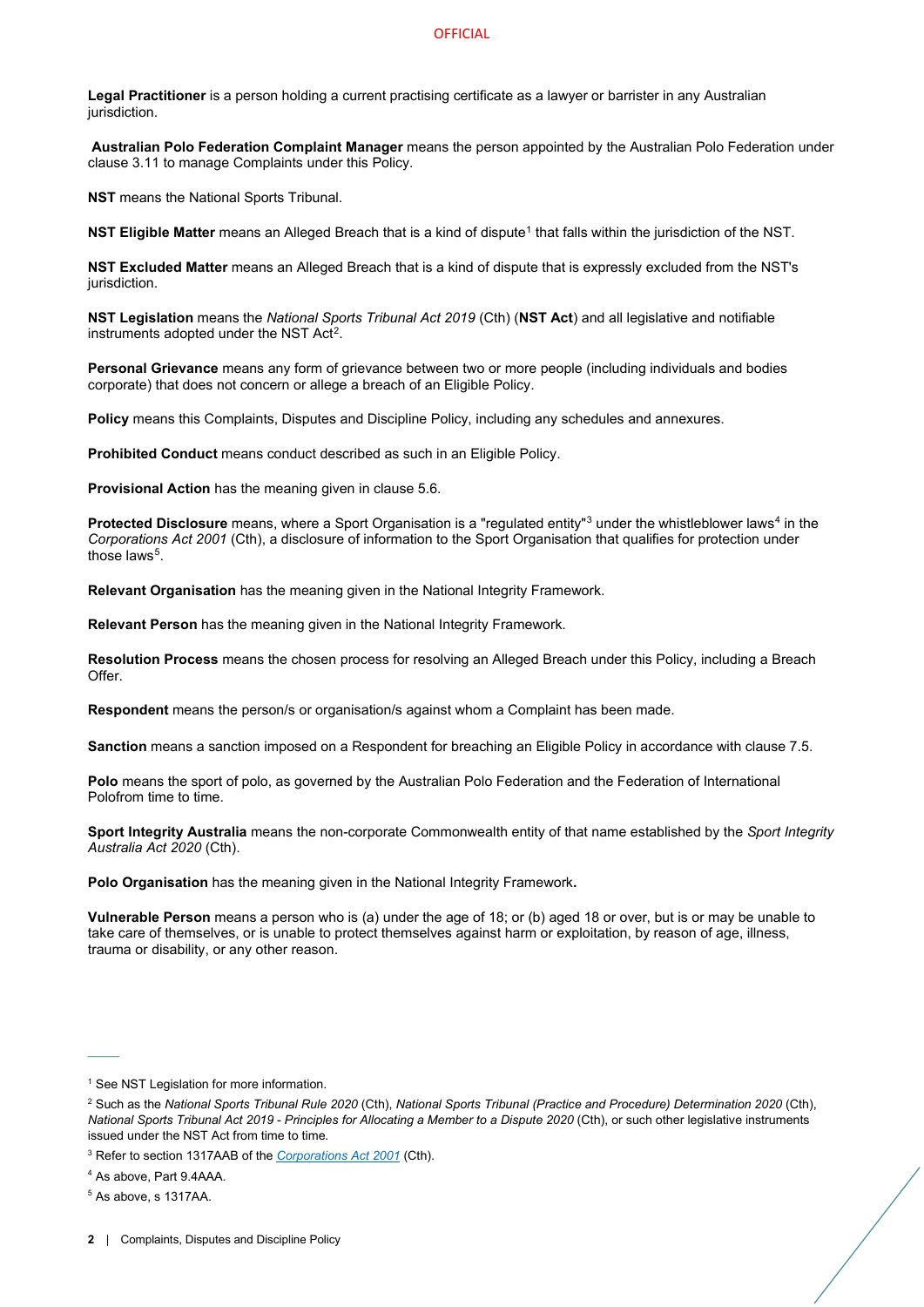**Whistleblower Policy** means a policy which is compliant with the requirements of section 1317AI (1) of the *Corporations Act 2001* (Cth).

## <span id="page-5-0"></span>**3. Preliminary Matters**

#### <span id="page-5-1"></span>**3.0 What is a Complaint?**

A Complaint means a complaint lodged with Sport Integrity Australia in accordance with clause [4.1](#page-8-4) of this Policy.

#### <span id="page-5-2"></span>**3.1 What is an Alleged Breach?**

An Alleged Breach is an allegation or information that a Relevant Person or Relevant Organisation (including the Australian Polo Federation or Polo Organisations where appropriate) has engaged in Prohibited Conduct under an Eligible Policy but does not include a Complaint that falls under clause [3.3\(](#page-5-3)a).

## <span id="page-5-3"></span>**3.2 What is not an Alleged Breach?**

- (a) An Alleged Breach does not include an allegation or information:
	- (i) that does not relate to Prohibited Conduct under an Eligible Policy;
		- (ii) that constitutes a Protected Disclosure;
		- (iii) that is solely a Personal Grievance;
		- (iv) that is mischievous, vexatious, or knowingly untrue;
		- (v) that has been the subject of a previous complaint; or
	- (vi) where the Respondent is excluded by clause [3.5.](#page-5-5)
- <span id="page-5-7"></span>(b) A Complaint is not excluded from being an Alleged Breach by clause  $3.3(a)(v)$  $3.3(a)(v)$  if the Complaint contains additional information and evidence that was not known at the time of the original Complaint.

#### <span id="page-5-4"></span>**3.3 Who can be a Complainant?**

A Complainant can be any person or organisation, including the Australian Polo Federation or a Polo Organisation, who has information that an Alleged Breach of an Eligible Policy has occurred.

#### <span id="page-5-5"></span>**3.4 Who can be a Respondent?**

- (a) A Respondent must be a Relevant Person or a Relevant Organisation who is bound by the Eligible Policy they are alleged to have breached.
- (b) In accordance with clause 2.1(e) of the National Integrity Framework, a person or organisation who was bound by the Eligible Policy that they are alleged to have breached at the time they allegedly committed the breach who would otherwise cease to have been bound by that Eligible Policy may still be a Respondent if they were bound by the Framework at the time when they became aware that a complaint may be made against them.
- (c) Once a Complaint has been made under this Policy, the Respondent will continue to be bound by this Policy and the relevant Eligible Policy/ies in respect of that Complaint and any related complaint until the Complaints Process has been finalised.
- (d) A Respondent cannot be a person or organisation that Australian Polo Federation or a Polo Organisation has no jurisdiction over.

#### <span id="page-5-6"></span>**3.5 Standard of Proof**

- ( ) Unless otherwise specified, the standard of proof that applies to all decisions made under this Policy (including by a Hearings Tribunal) is "balance of probabilities".
- (a) Where a Respondent has been convicted or found guilty in a criminal, disciplinary or professional proceeding of engaging in conduct which would be a breach of an Eligible Policy, the Respondent is deemed under this Policy to have committed Prohibited Conduct without requiring further investigation.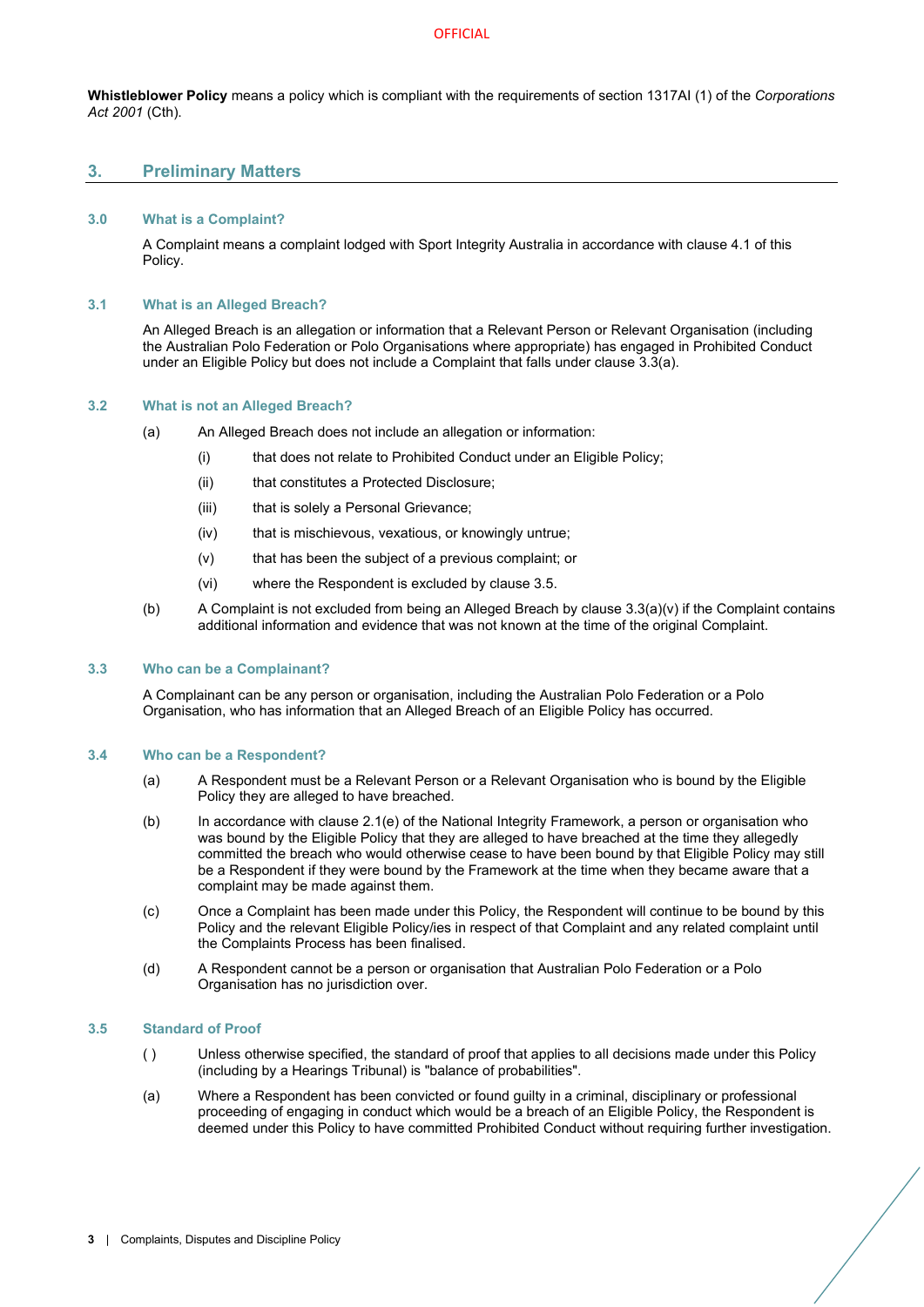# <span id="page-6-0"></span>**3.6 Confidentiality**

- ( ) All Complaints (and all information disclosed in relation to them), including the outcomes of any Resolution Process, will be kept confidential by Sport Integrity Australia, Australian Polo Federation and Polo Organisations, and will not be disclosed to any third parties, except as provided in this clause.
- (a) Sport Integrity Australia may make the following disclosures:
	- (i) to The Australian Polo Federation and Polo Organisations in accordance with this Policy;
	- (ii) to the parties to a Complaint (Respondent and the Complainant) to ensure a fair process;
	- (iii) to any person to facilitate the proper handling of the Complaint under this Policy;
	- (iv) in accordance with claus[e 5.1,](#page-8-7) where a Complaint is determined to not be an Alleged Breach under this Policy;
	- (v) to the employer of a Respondent, where Sport Integrity Australia considers it reasonably necessary to allow the employer to take action under and in accordance with the Respondent's employment relationship with the employer;
	- (vi)
	- (vii) to external agencies so they can deal with the alleged conduct (e.g., law enforcement agencies, government or regulatory authorities, a child protection agency);
	- (viii) to:
		- (A) Relevant Organisations; or
		- (B) Relevant Persons,

to inform them of relevant Sanctions or Provisional Actions imposed;

- (ix) in accordance with claus[e 3.8,](#page-7-0) where a Sanction is to be publicly disclosed;
- (x) to any third party, including foreign sporting bodies, law enforcement agencies and government or regulatory authorities, for the primary purpose of:
	- (A) preventing or lessening a risk to the safety, health, or wellbeing of a person; or
	- (B) protecting children participating in a sport; or
	- (C) protecting the safety of participants in a sport;
- (xi) in response to a request by a House or a Committee of the Parliament of the Commonwealth of Australia; and
- (xii) as required by law, any court or the NST.
- (c) The Australian Polo Federation and Polo Organisations can make the following disclosures:
	- ( ) to the parties to an Alleged Breach (Respondent and the Complainant) in relation to the Resolution Process;
	- $(i)$  to the employer of a Respondent, in accordance with clause  $5.6(e)$  or as otherwise necessary to allow the employer to take action under and in accordance with the Respondent's employment relationship with the employer where:
		- (A) one or more other employees of the Respondent's employer may be at risk of suffering harm; or
		- (B) the employer may be in breach of an applicable law by failing to take action in relation to the Respondent;
	- (ii) to any person to facilitate the proper handling of the Alleged Breach, including any Provisional Action under this Policy;
	- (iii) to external agencies so they can deal with the alleged conduct (e.g., law enforcement agencies, government or regulatory authorities, a child protection agency);
	- (iv) to:
		- (A) Relevant Persons; or
		- (B) other Relevant Organisations,

to inform them of relevant Sanctions or Provisional Actions imposed;

- <span id="page-6-1"></span>(v) in accordance with claus[e 3.8,](#page-7-0) where a Sanction is to be publicly disclosed;
- <span id="page-6-2"></span>(vi) to any third party for the primary purpose of: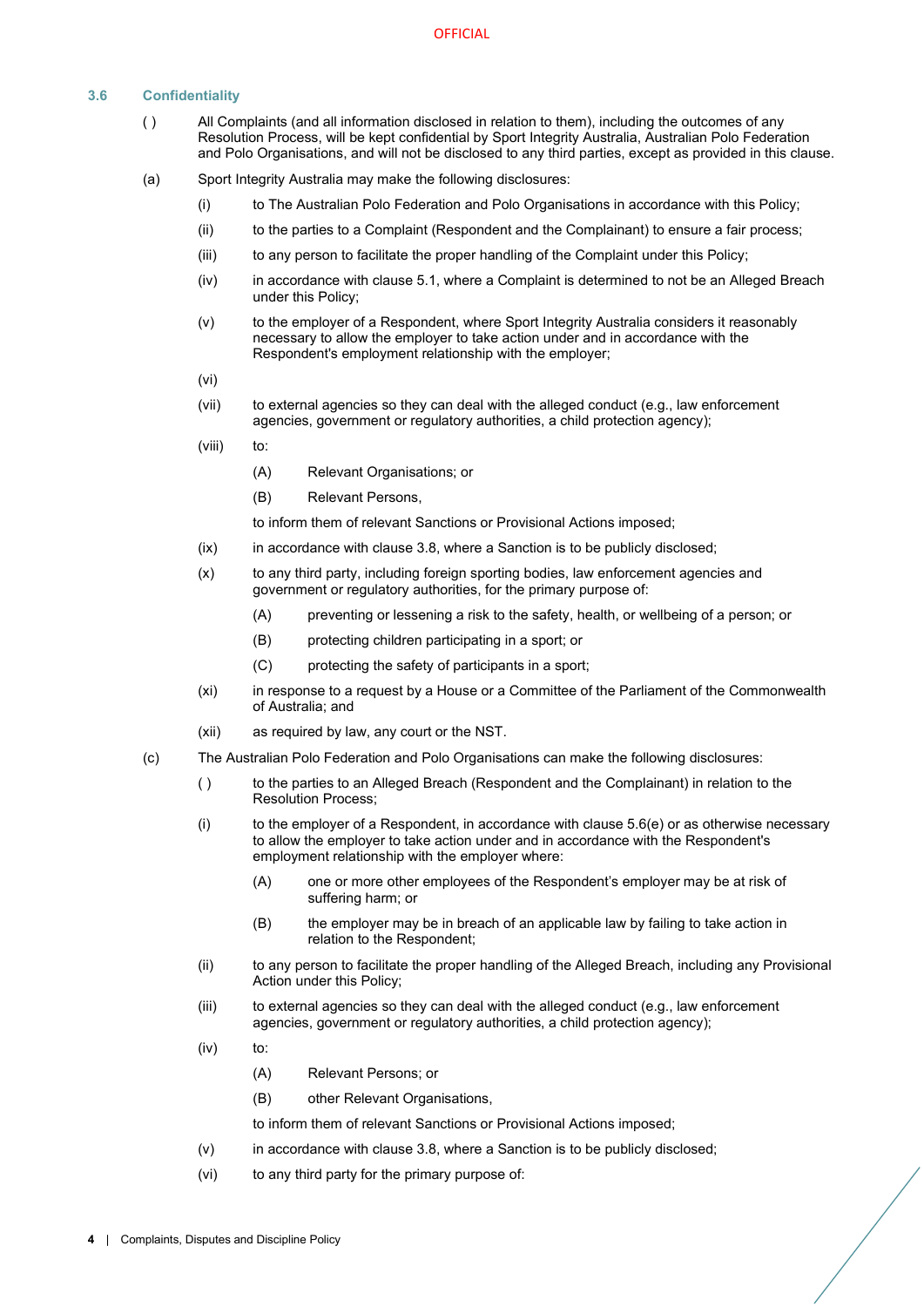- (A) preventing or lessening a risk to the safety, health, or wellbeing of a person; or
- (B) protecting children participating in a sport; or
- (C) protecting the safety of participants in a sport; and
- (vii) as required by law, any court or the NST.

## <span id="page-7-3"></span><span id="page-7-0"></span>**3.7 Public disclosure of Sanctions**

- (a) Where an Alleged Breach is found to have been substantiated and Sanctions are imposed, Sport Integrity Australia may give a direction to the Australian Polo Federation that the Sanctions imposed are to be publicly disclosed where Sport Integrity Australia reasonably considers that this is necessary to give full effect to the Sanctions. The direction will include the period for which the Sanction is to remain on the public register. Where the Sanctions are imposed by the NST the public disclosure of the Sanctions will be in accordance with the NST Legislation.
- (b) Sanctions that may be subject to a direction of public disclosure include, but are not limited to:
	- ( ) Suspension of membership or from certain activities;
	- (i) Removal of accreditation; and
	- (ii) Expulsion.
- <span id="page-7-6"></span>(c) The Australian Polo Federation will maintain a register of persons subject to publicly disclosable Sanctions on its website. The public register will include the name of the individual or organisation being sanctioned, the Sanction imposed, and the period of the Sanction. The Australian Polo Federation will remove Sanctions from the public register when the period of disclosure directed by Sport Integrity Australia in accordance with clause [3.8](#page-7-0)[\(a\)](#page-7-3) has expired.
- (d) Details of Breaches will not be published on Australian Polo Federation's website, but where appropriate, may be disclosed to third parties (such as to the National Sport Organisation for another sport that the individual who committed the Breach is a member of) in accordance with clauses  $3.7(c)(v)$  $3.7(c)(v)$  and  $3.7(c)(vi)$  $3.7(c)(vi)$  (as applicable).
- (e) Sanctions will not be publicly disclosed until the Complaint has been finalised in accordance with clause [10.](#page-18-0)

## <span id="page-7-1"></span>**3.8 Failure to cooperate**

- (a) Subject to clause [3.9](#page-7-1)[\(c\),](#page-7-4) persons bound by this Policy must cooperate fully with a Complaints Process they are involved in, including any Resolution Process chosen to resolve an Alleged Breach.
- <span id="page-7-5"></span>(b) Subject to clause [3.9](#page-7-1)[\(c\),](#page-7-4) Sport Integrity Australia, a Hearings Tribunal or an Appeals Tribunal may draw an inference adverse to the Respondent based on a Respondent's failure or refusal, after a request has been made in a reasonable time in advance, to answer any relevant question, provide relevant documentation, and/or participate in the Complaints Process. The Respondent must be made aware of such an inference being drawn in relation to any particular allegation forming part of an Alleged Breach.
- <span id="page-7-4"></span>(c) No individual or organisation bound by this Policy is required to answer a question or provide information where to do so would be a breach of any applicable law, and no adverse inference (such as those in clause [3.9](#page-7-1)[\(b\)\)](#page-7-5) may be drawn where that individual or organisation discloses the relevant law.

#### <span id="page-7-2"></span>**3.9 Vulnerable Persons**

- (a) Where a Complainant or Respondent is a Vulnerable Person, the parent or guardian of the Vulnerable Person may act on behalf of the Vulnerable Person and accompany them throughout the Complaints Process, including at any interview, Alternative Dispute Resolution process, or Hearings Tribunal or Appeals Tribunal.
- (b) Sport Integrity Australia, the Australian Polo Federation and Polo Organisations will have regard to the guide entitled "Complaint Handling Guide: Upholding the rights of children and young people" issued by the National Office for Child Safety in managing Complaints made on behalf of or involving Vulnerable Persons, currently available a[t Complaint Handling Guide: Upholding the rights of children and young](https://childsafety.pmc.gov.au/sites/default/files/2020-09/nocs-complaint-handling-guide.pdf)  [people \(pmc.gov.au\),](https://childsafety.pmc.gov.au/sites/default/files/2020-09/nocs-complaint-handling-guide.pdf) or such other guide that may replace it.
- (c) This clause is at all times subject to clauses [8.1\(b\)](#page-15-4) an[d 8.2\(b\)](#page-15-5) of this Policy and clause 15 of [SCHEDULE 1.](#page-20-0)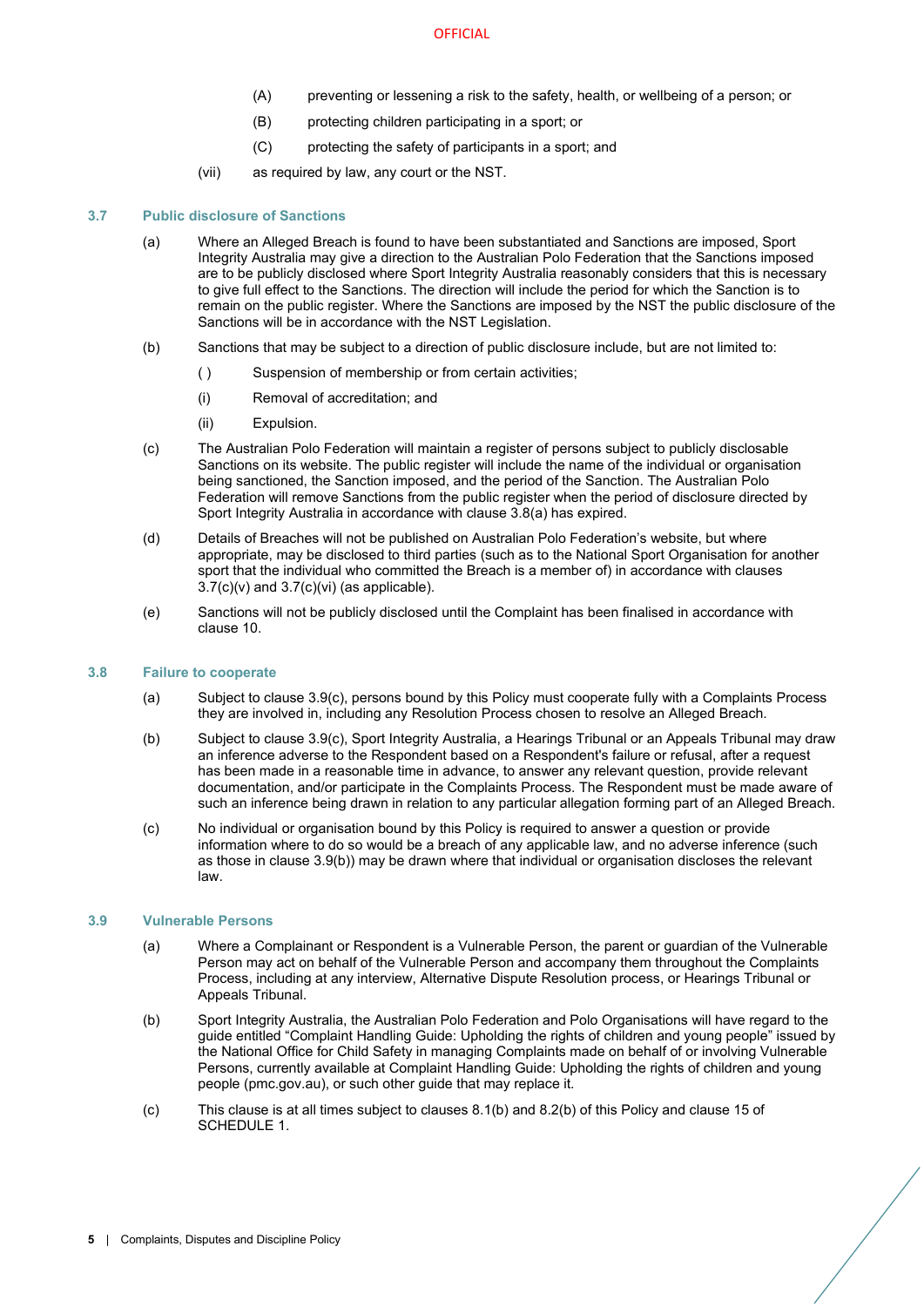## <span id="page-8-0"></span>**3.10 Appointment of Australian Polo Federation Complaint Manager**

- (a) The Australian Polo Federation will appoint a person to be the Australian Polo Federation Complaint Manager, who will be the person within The Australian Polo Federation with primary responsibility for managing the Australian Polo Federation's obligations under this Policy.
- (b) The Australian Polo Federation Complaint Manager will be responsible for:
	- (i) being the point of contact between the Australian Polo Federation and Sport Integrity Australia in relation to the functions of this Policy;
	- (ii) providing information to Sport Integrity Australia as required to enable Sport Integrity Australia to assess Complaints against the initial threshold questions, including membership details of the Complainant and/or Respondent and records of disciplinary history of the Respondent and any other relevant information; and
	- (iii) managing the Resolution Process as determined by Sport Integrity Australia.

#### <span id="page-8-1"></span>**3.11 Time limits**

Where there is a time limit imposed by this Policy (other than a time limit relating to a Hearing Tribunal or Appeals Tribunal before the NST) and a person requests an extension to that time limit, Sport Integrity Australia or The Australian Polo Federation (as applicable) may at its discretion grant the extension, having regard to any relevant circumstances.

#### <span id="page-8-2"></span>**3.12 Management of Complaints**

- (a) Sport Integrity Australia may, in managing any part of the Complaints Process, seek any assistance from the Australian Polo Federation Complaint Manager and/or otherwise from The Australian Polo Federation or a relevant Polo Organisation it deems appropriate. Such assistance may include undertaking aspects of the Complaints Process on Sport Integrity Australia's behalf.
- (b) Sport Integrity Australia will maintain oversight over any actions taken on its behalf under this Policy and will retain responsibility for all decisions to be made in relation to the Initial Threshold Questions, Provisional Action, findings, and determinations under clause [6.1,](#page-12-2) Sanctions, and directions relating to public disclosure of Sanctions.

# <span id="page-8-3"></span>**4. How to Make a Complaint**

## <span id="page-8-4"></span>**4.0 Submitting a Complaint**

- (a) A person, organisation, The Australian Polo Federation or a Polo Organisation may submit a Complaint by completing the Complaint Form and submitting it to Sport Integrity Australia as soon as reasonably possible following the Alleged Breach.
- (b) A Complaint Form may only be submitted on behalf of The Australian Polo Federation or a Polo Organisation by the CEO or equivalent of the organisation.
- (c) A Complaint Form may be submitted by a parent or guardian on behalf of a Vulnerable Person.
- (d) A Complaint Form cannot be submitted anonymously.
- (e) Sport Integrity Australia will acknowledge receipt of the Complaint Form**.**

#### <span id="page-8-5"></span>**4.1 Withdrawing a Complaint**

- ( ) A Complainant may withdraw their Complaint at any time before Sport Integrity Australia makes a finding under claus[e 6.1.](#page-12-2)
- (a) Withdrawing a Complaint must be done by writing to Sport Integrity Australia from the same contact address used in the Complaints Form, or another contact address that has been previously notified to Sport Integrity Australia during the Complaints Process.

## <span id="page-8-6"></span>**5. Complaint Assessment**

#### <span id="page-8-7"></span>**5.0 Initial Threshold Questions/ Determining whether the Complaint is in-scope**

(a) Upon receipt of a Complaint Form, Sport Integrity Australia must initially determine whether: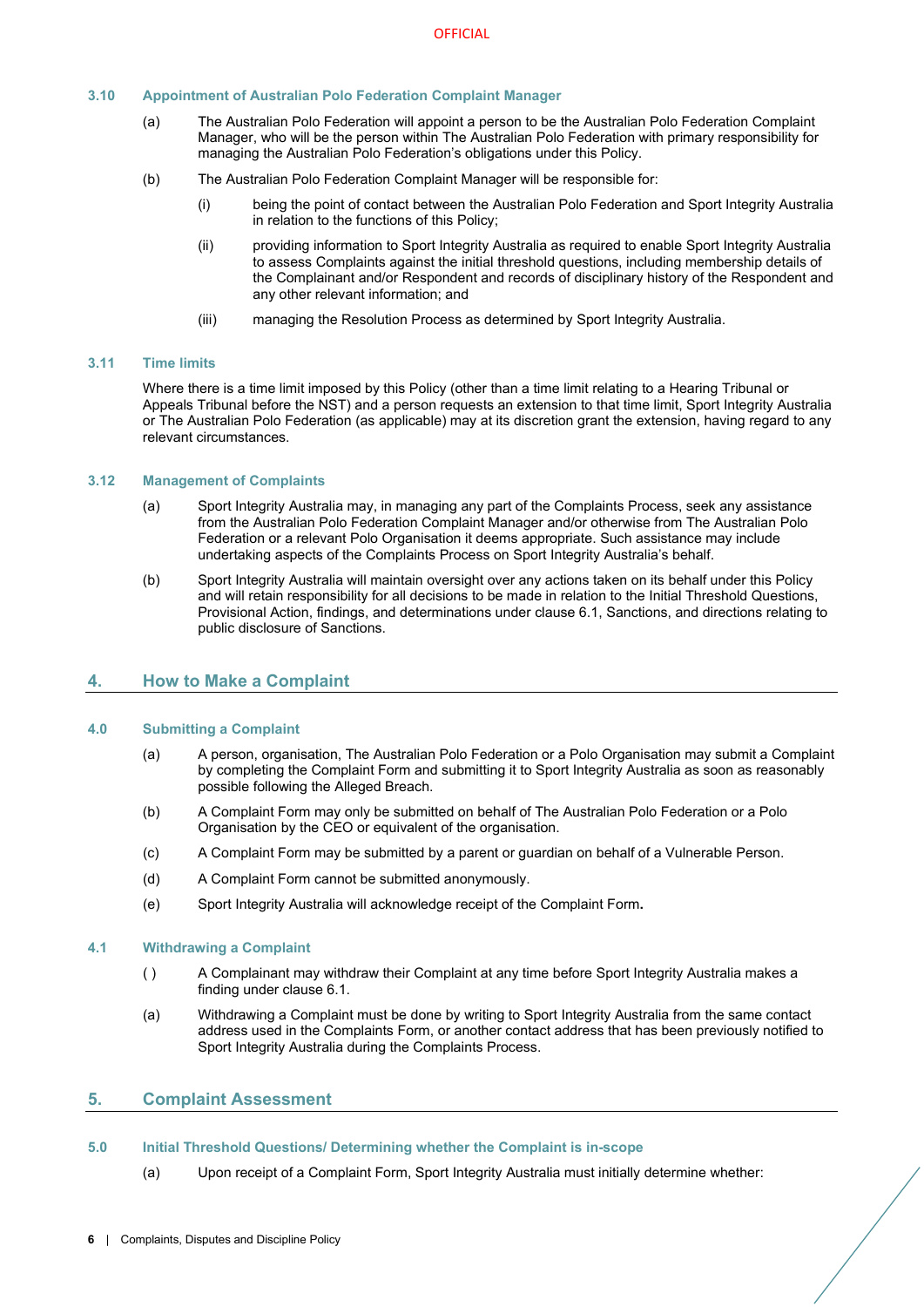- <span id="page-9-1"></span>(i) (if the Australian Polo Federation has a Whistleblower Policy) the Complaint is a Protected Disclosure, in which case it must be dealt with under the relevant Polo Organisation Whistleblower Policy;
- (ii) the Complaint is solely a Personal Grievance;
- (iii) the Complaint is not an Alleged Breach of an Eligible Policy;
- (iv) the Complaint is mischievous, vexatious, or knowingly untrue;
- <span id="page-9-2"></span>(v) the Respondent is not an eligible Respondent as outlined in clause [3.5;](#page-5-5)
- <span id="page-9-4"></span>(vi) the Complaint is primarily an Employment Matter;
- <span id="page-9-5"></span>(vii) the Complaint relates to Prohibited Conduct under an Eligible Policy which also falls under another the Australian Polo Federation policy; or
- (viii) the Complaint requires mandatory reporting to occur under Australian Child Protection Legislation or other laws, in which case Sport Integrity Australia must do so in accordance with the Child Safeguarding Policy<sup>[6](#page-9-6)</sup>.
- <span id="page-9-3"></span>(b) Subject to clause 5.1(e), if the Complaint falls within any of the circumstances set out in clause [5.1\(a\)\(i\)](#page-9-1) t[o \(v\),](#page-9-2) the process under this Policy is permanently discontinued.
- $(c)$  If a Complaint falls within the circumstances set out in clause  $5.1(a)(viii)$ , it will be handled in accordance with claus[e 5.4.](#page-10-1)
- (d) Sport Integrity Australia may refer Complaints that fall under clause[s 5.1\(a\)\(i\)](#page-9-1) t[o \(v\)](#page-9-2) to the Australian Polo Federation or a Polo Organisation to be dealt with under the appropriate process.
- (e) In assessing a Complaint that falls under clauses 5.1(a)(vi) or (vii), Sport Integrity Australia will undertake a risk assessment which considers the following:
	- (i) the overall risk to Polo; and
	- (ii) whether the Respondent is engaged or accredited by <NSO> or a Member Organisation in any capacity other than as an employee.
	- (f) After undertaking the assessment in clause 5.1(e) and at Sport Integrity Australia's discretion, Complaints that fall under clause [5.1\(a\)\(vi\)](#page-9-4) or [\(vii\)](#page-9-5) may be referred to the Australian Polo Federation or a Polo Organisation to be dealt with under the appropriate process, which for Employment Matters includes the human resources policies of the Respondent's employer, in which case the process under this Policy is permanently discontinued, or they may be deemed to be Alleged Breaches within scope of this Policy and assessed in accordance with this Policy.
	- (g) A determination by Sport Integrity Australia under clause 5.1(f) to deem an Employment Matter to be an Alleged Breach within scope of this Policy does not preclude the employer of the Respondent from taking its own separate action under and in accordance with the Respondent's employment relationship with the employer. Any such action may be taken in addition to any action taken by Sport Integrity Australia under this Policy.

## <span id="page-9-0"></span>**5.1 Notification to Parties**

- (a) Sport Integrity Australia will communicate with the Complainant and the Respondent at appropriate intervals throughout the Complaints Process to keep them informed about the process until a Resolution Process has been chosen or the Complaints Process is otherwise discontinued, including:
	- (i) notifying the Complainant of whether the Complaint satisfies the Initial Threshold Questions, including whether it has been referred back to Australian Polo Federation or a Polo Organisation or to an external referral organisation;
	- (ii) after a Complaint is determined to have satisfied the Initial Threshold Questions and when Sport Integrity Australia considers that it is appropriate to do so, notifying the Respondent that a Complaint has been made against them;
	- (iii) notifying the Respondent of any Provisional Actions to be put in place;
	- (iv) notifying both the Complainant and the Respondent if the Complaint is referred to Alternative Dispute Resolution under clause [5.5;](#page-10-2)
	- (v) notifying both the Complainant and the Respondent of the Resolution Process chosen; and

 $\overline{\phantom{a}}$ 

<span id="page-9-6"></span><sup>&</sup>lt;sup>6</sup> Refer to the "Responding to Child Abuse Allegations" attachment to the Child Safeguarding Policy.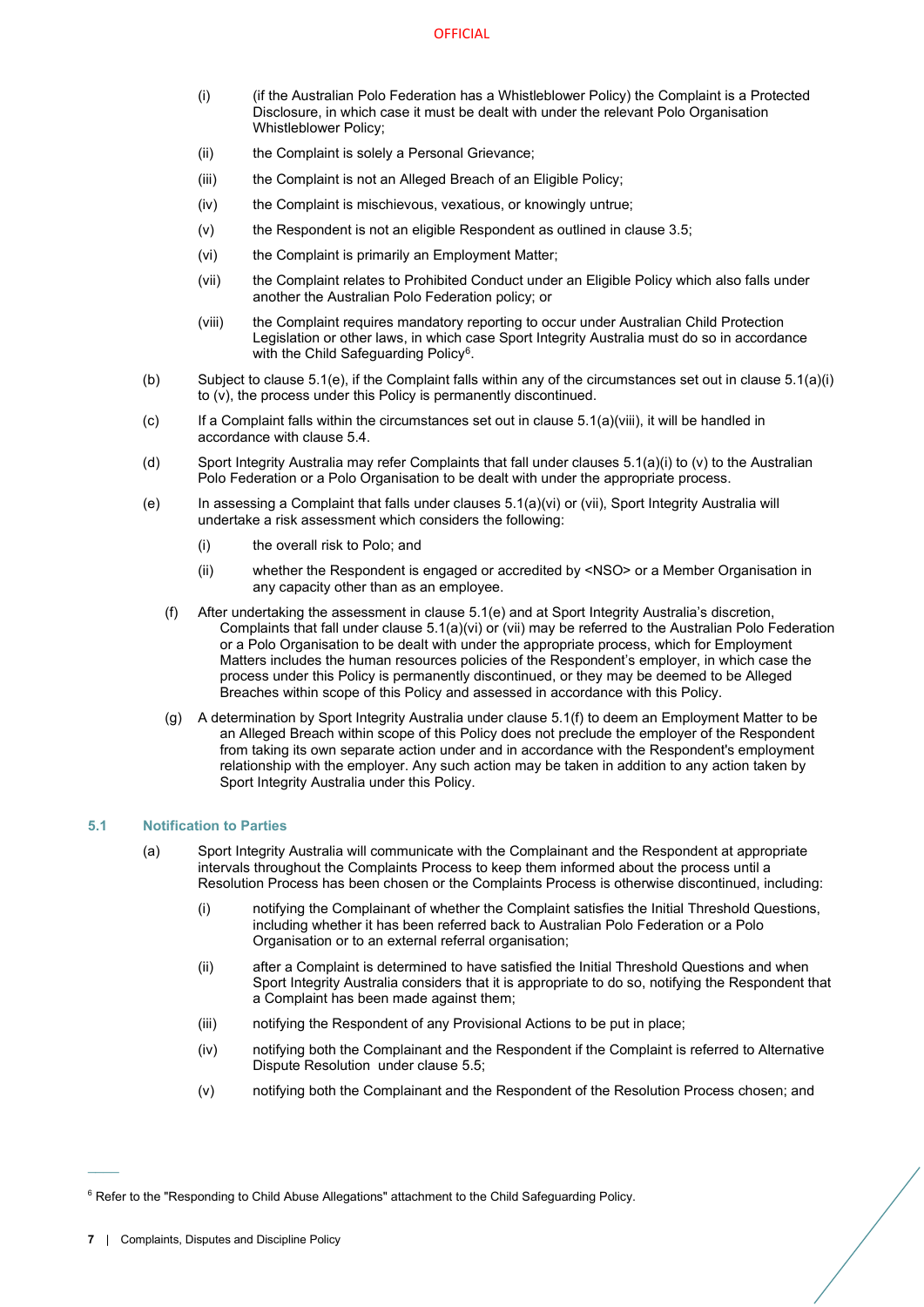- (vi) providing a Breach Notice to the Respondent.
- (b) The Respondent will not be entitled to a copy of the Complaint Form as submitted by the Complainant but will be provided with a summary of the Alleged Breach(es) and sufficient details of the Complaint to allow them to respond. Both the Complainant and the Respondent will be informed of any relevant additional information that becomes known as part of the assessment process and provided with a reasonable opportunity to respond.
- (c) the Australian Polo Federation will be responsible for communicating with the Respondent throughout the Resolution Process and will notify both the Complainant and the Respondent of the outcome of the Complaints Process when it has been finalised in accordance with clause [10.](#page-18-0)

#### <span id="page-10-0"></span>**5.2 Assessment**

- (a) If a Complaint is found to have met the Initial Threshold Questions and is not permanently discontinued, Sport Integrity Australia will undertake an assessment and may collect further information to determine:
	- (i) if the Complaint is an Alleged Breach; and
	- (ii) if so, the most appropriate Resolution Process to deal with the Complaint.
- (b) Subject to 5.3(d), an assessment may be conducted in such manner as determined by Sport Integrity Australia in its absolute discretion. Sport Integrity Australia may, on the basis of the assessment, make findings as to whether the Standard of Proof has been met in respect of the Alleged Breach.
- (c) This assessment may or may not involve formal interviews and collection of additional evidence at Sport Integrity Australia's discretion.

## <span id="page-10-1"></span>**5.3 In conducting assessments, Sport Integrity Australia will comply with the rules of procedural fairness and will provide both the Complainant and the Respondent a reasonable opportunity to be heard External Referral**

- ( ) Sport Integrity Australia may, at any time before or while dealing with a Complaint under this Policy, refer the Complaint to a relevant external organisation (this may include a law enforcement agency, government or regulatory authority or child protection agency).
- (a) If an external referral is made, Sport Integrity Australia may suspend the Complaints Process pending external resolution. Sport Integrity Australia shall inform the Complainant of any such decision unless directed not to do so by the external referral organisation.
- (b) If the Resolution Process is suspended due to an external referral, Sport Integrity Australia must determine whether any Provisional Action should be taken against the Respondent under clause [5.6.](#page-11-0)
- (c) If the Complaint is not resolved by the external referral organisation and is referred back to Sport Integrity Australia, Sport Integrity Australia may resume the Complaints Process.

#### <span id="page-10-3"></span><span id="page-10-2"></span>**5.4 Referral to Alternative Dispute Resolution**

- (a) At any time after determining that the Complaint satisfies the Initial Threshold Questions but before making a finding in accordance with clause 6.1, Sport Integrity Australia may, where it considers it appropriate to do so, refer the Complainant and the Respondent to Alternative Dispute Resolution and direct the Australian Polo Federation Complaint Manager to coordinate the process.
- (b) The Australian Polo Federation, the Respondent or the Complainant may, at any time before a finding is made under claus[e 6.1,](#page-12-2) request that Sport Integrity Australia refer a matter to Alternative Dispute Resolution and Sport Integrity Australia may refer the matter under claus[e 5.5\(a\)](#page-10-3) if it considers it appropriate to do so.
- (c) An Alternative Dispute Resolution process may include:
	- (i) Mediation;
	- (ii) Conciliation; or
	- (iii) Case Appraisal (only at the NST).
- (d) In accordance with claus[e 5.5](#page-10-2)[\(e\),](#page-11-1) the Alternative Dispute Resolution process will be facilitated by:
	- (i) The NST if the Alternative Dispute Resolution process can be facilitated by the NST;
	- (ii) Where the Alternative Dispute Resolution process cannot be facilitated by the NST, by:
		- (A) The Australian Polo Federation;
		- (B) Polo Organisation; or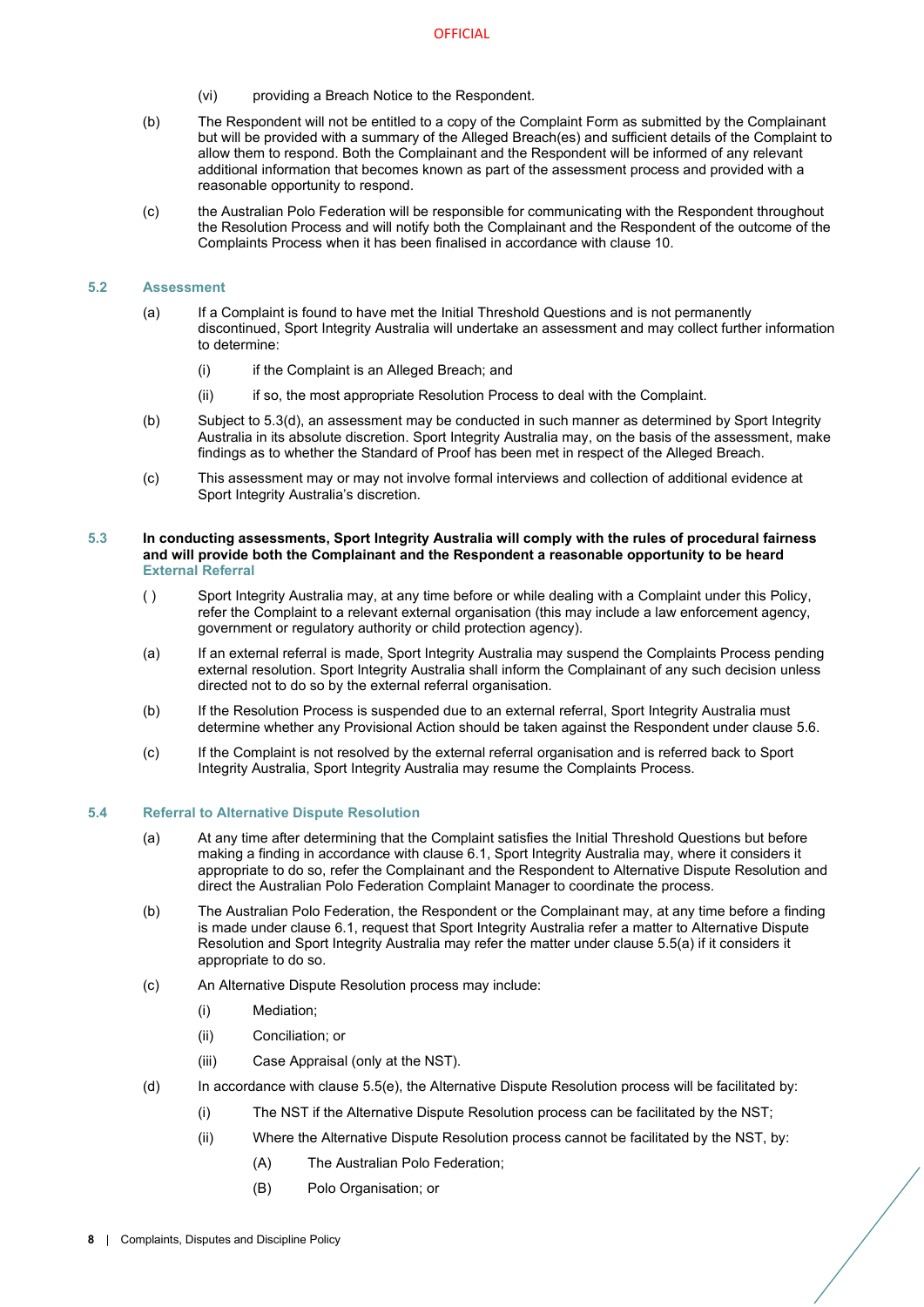- (C) An independent third- party provider.
- <span id="page-11-1"></span>(e) In order to implement the Alternative Dispute Resolution process, the Australian Polo Federation Complaint Manager will:
	- (i) if the matter is an NST Eligible Matter, make an application to the NST for mediation, conciliation, or case appraisal of the Alleged Breach;
	- (ii) if the matter is neither an NST Eligible or NST Excluded Matter, apply to the NST CEO for approval of the dispute to be referred to the NST for Alternative Dispute Resolution, failing which it will be dealt with under (iii); or
	- (iii) refer the Complaint to Alternative Dispute Resolution facilitated by the Australian Polo Federation, a Polo Organisation or a third-party provider.
- (f) The parties to an Alternative Dispute Resolution process will be the Complainant, the Respondent, and the Australian Polo Federation or a Polo Organisation (the Parties). Additional persons may participate in exceptional circumstances and only if the facilitator of the Alternative Dispute Resolution process deems it appropriate.
- (g) The Parties are required to participate in the Alternative Dispute Resolution process in good faith.
- (h) Where the Alternative Dispute Resolution process is facilitated by the NST:
	- (i) The Australian Polo Federation is responsible for making the application and paying the application fee; and
	- (ii) The procedure will be in accordance with the NST Legislation.
- (i) Where the Alternative Dispute Resolution process is facilitated by the Australian Polo Federation, a Polo Organisation or a third-party provider:
	- (i) The Australian Polo Federation is responsible for paying the appointed facilitator's fee, if any; and
	- (ii) The procedure will be in accordance with the rules prescribed by those bodies, as the case may be.
	- (j) An Alleged Breach will be finalised through Alternative Dispute Resolution where the Australian Polo Federation, the Complainant and the Respondent execute a written agreement as to an outcome.
	- (k) If the Complaint of an Alleged Breach is resolved through Alternative Dispute Resolution, the Australian Polo Federation Complaint Manager must proceed to finalising the complaint in accordance with clause [10.](#page-18-0)
	- $(I)$  If:
		- (i) either the Complainant or the Respondent fails and/or refuses to participate in the Alternative Dispute Resolution Process; or
		- (ii) Alternative Dispute Resolution does not resolve the Complaint,

the Australian Polo Federation Complaint Manager must refer the Alleged Breach back to Sport Integrity Australia, who will resume the Complaints Process.

## **5.5 Provisional Action**

 $\mathcal{L}^{\mathcal{L}}$ 

- <span id="page-11-0"></span>(a) Where the Alleged Breach involves behaviour that:
	- (i) may be "Prohibited Conduct" under the Child Safeguarding Policy; and/or
	- (ii) has or may result in, serious criminal charges<sup>[7](#page-11-2)</sup> being laid against the Respondent; and/or
	- (iii) suggests there is a further or ongoing risk of harm being suffered by one or more persons involved in the Sport,

<span id="page-11-2"></span> $7$  A "serious criminal charge" is a charge under any Commonwealth or State/Territory criminal law that is punishable by imprisonment for a maximum period of five years or more. Such offences include (but are not limited to) recklessly, negligently, or intentionally causing injury, indecent assault, theft, possession of child pornography, manslaughter, rape, sexual penetration of a child, sexual assault, drug trafficking,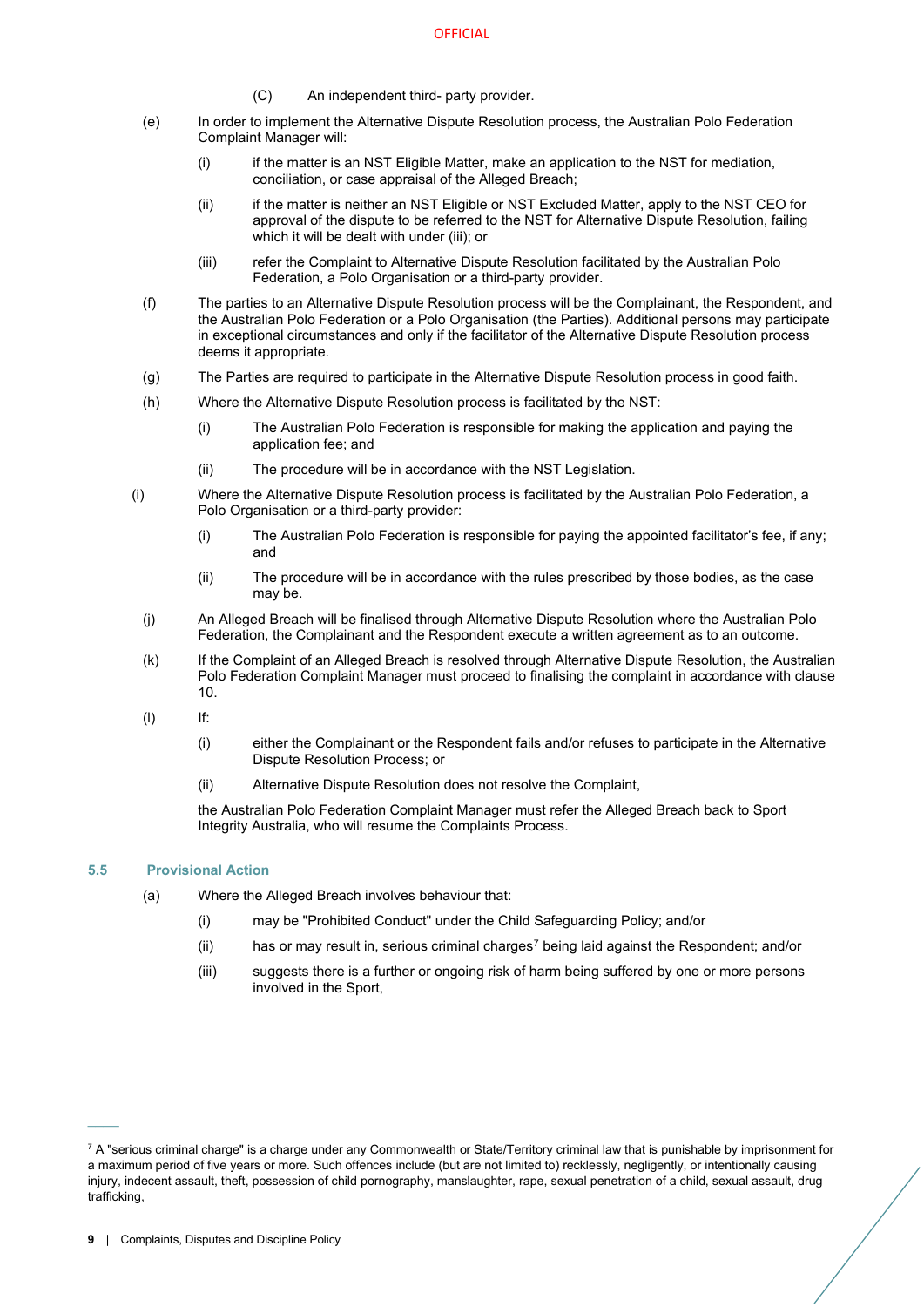Sport Integrity Australia, in its absolute discretion, will determine whether any Provisional Action(s) will be taken.

- (b) Provisional Action includes, but is not limited to, suspension, restriction of duties or temporary redeployment, suspension or restriction of rights, privileges and benefits, or any other action(s) at the discretion of Sport Integrity Australia, including seeking advice from the Australian Polo Federation.
- (c) Sport Integrity Australia will notify the Australian Polo Federation Complaint Manager of any Provisional Action to be imposed on a Respondent and the Australian Polo Federation Complaint Manager will ensure that the Australian Polo Federation:
	- (i) Implements; or
	- (ii) where the Provisional Action is not under the direct control of Australian Polo Federation, facilitates the implementation of,

the Provisional Action as soon as reasonably possible.

- (d) In the event that Provisional Action is imposed a Respondent may seek to have that decision reviewed only by an expedited hearing convened in accordance with clause 8. An expedited hearing convened under this clause shall only consider the decision to impose the Provisional Action and will not consider the merits of the Complaint.
- (e) Where Sport Integrity Australia determines that Provisional Action will be taken in relation to an Employment Matter deemed to be an Alleged Breach within scope of this Policy in accordance with clause 5.1(f) Sport Integrity Australia will provide the <NSO> Complaint Manager with all necessary information relating to that Employment Matter, which will be provided to the Respondent's employer within a timely manner, to allow that employer to:
	- (i) implement the Provisional Action in accordance with its obligations to the Respondent;
	- (ii) determine whether separate action will be taken under the Respondent's employment with the employer; and
	- (iii) if deemed necessary by the employer, take all relevant action in relation to the Employment Matter under the Respondent's employment with the employer.

#### <span id="page-12-0"></span>**5.6 Unreasonable demands/behaviours**

- (a) Where a Complainant makes unreasonable demands or exhibits unreasonable behaviour, such as:
	- (i) raising the same issues, which have previously been reported, without presenting new evidence;
	- (ii) unreasonable persistence regarding outcomes;
	- (iii) unreasonable demands relating to timeframes for resolutions;
	- (iv) being rude, aggressive, or abusive towards Sport Integrity Australia or Australian Polo Federation staff,

Complaints may not be acknowledged and the Australian Polo Federation or Sport Integrity Australia may exercise discretion to minimise or control its dealings with the Complainant. The Complainant will be given clear advice and reasons why.

# <span id="page-12-1"></span>**6. Assessment Findings and Determination**

## <span id="page-12-2"></span>**6.0 Findings and Determination of Sport Integrity Australia**

- (a) After conducting its Assessment of a Complaint under claus[e 5.3,](#page-10-0) Sport Integrity Australia will:
	- (i) make findings as to whether, to the requisite Standard of Proof, the Alleged Breach is:
		- (A) substantiated;
		- (B) unsubstantiated; or
		- (C) unable to be substantiated.
		- (ii) make a determination as to the Resolution Process to be applied, which will be:
			- (A) No Further Action; or
			- (B) Breach Notice.
- <span id="page-12-4"></span><span id="page-12-3"></span>(b) Sport Integrity Australia will notify the Complainant, the Australian Polo Federation Complaint Manager and the Respondent of its findings and determination under this clause.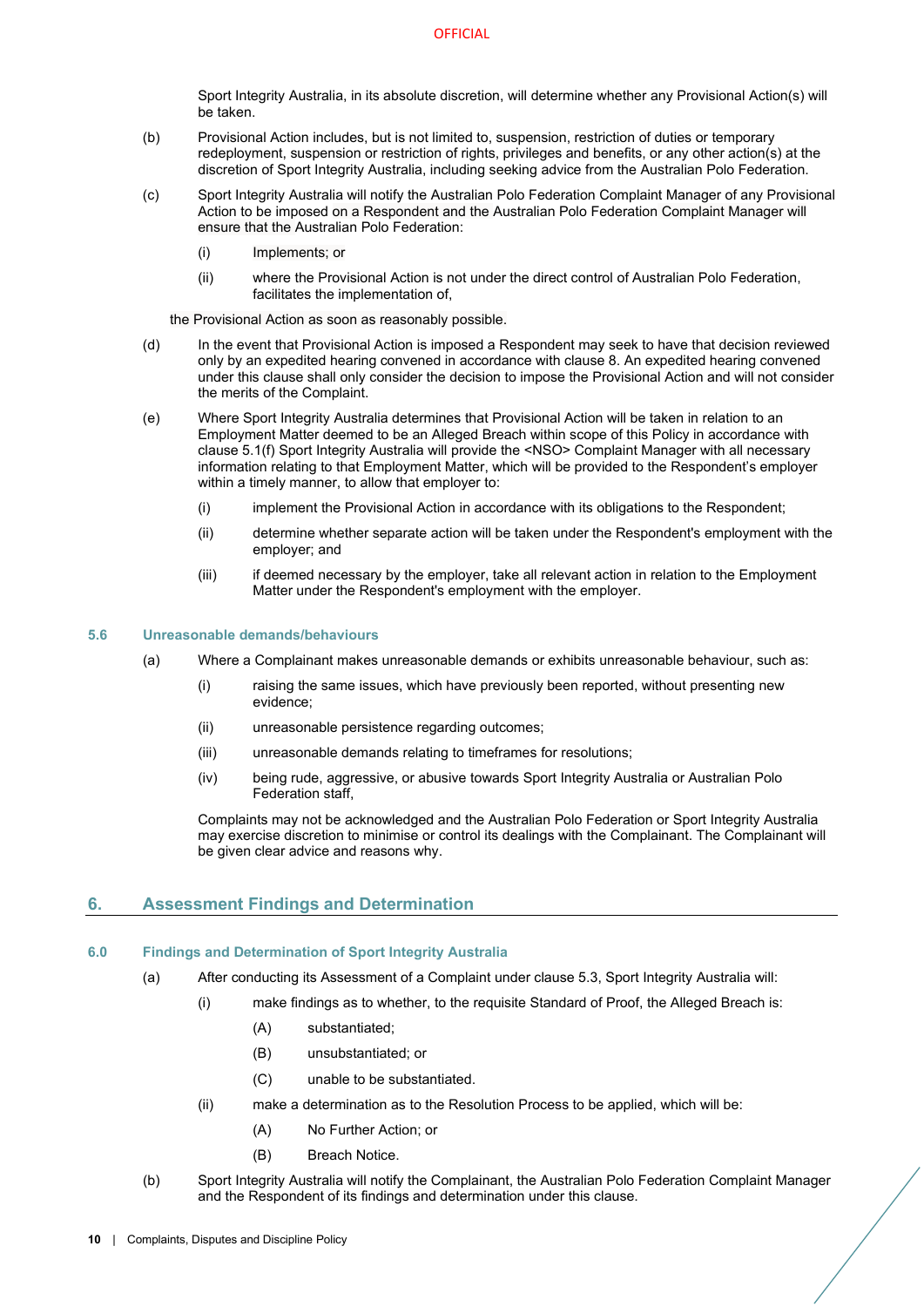## <span id="page-13-0"></span>**6.1 Australian Polo Federation to manage Resolution Process**

- (a) The Australian Polo Federation must implement the Resolution Process as determined by Sport Integrity Australia.
- <span id="page-13-5"></span>(b) The Australian Polo Federation, at its discretion, may delegate the management of the Resolution Process to another Polo Organisation. When determining if the Resolution Process should be delegated, the Australian Polo Federation must consider:
	- (i) any conflict of interest that may arise if the Resolution Process were to be managed at the Polo Organisation level;
	- (ii) the nature and seriousness of the Alleged Breach;
	- (iii) whether the matter would best be resolved through the NST, which would require Australian Polo Federation to remain a party to the proceedings; and
	- (iv) the capacity of the Polo Organisation to manage the Resolution Process.
- (c) The Australian Polo Federation Complaint Manager is responsible for communicating with the Complainant, Respondent, Sport Integrity Australia and the Australian Polo Federation and/or Polo Organisations (where applicable) and for ensuring that the Resolution Process is implemented.

## <span id="page-13-1"></span>**7. Resolution Process**

## <span id="page-13-2"></span>**7.0 No Further Action**

- (a) Where Sport Integrity Australia has made a determination of No Further Action and has notified the parties of this determination under claus[e 6.1\(a\)\(ii\)\(A\),](#page-12-3) the Australian Polo Federation Complaint Manager:
	- (i) is not required to also notify the Parties of this outcome under claus[e 5.2;](#page-9-0) and
	- (ii) shall keep a record of the Complaint as per claus[e 10.3.](#page-18-3)

#### <span id="page-13-4"></span><span id="page-13-3"></span>**7.1 Breach Notice**

- (a) Where Sport Integrity Australia has made a determination of Breach Notice and has notified the parties of this determination under clause [6.1\(a\)\(ii\)\(B\),](#page-12-4) Sport Integrity Australia will make a recommendation to the Australian Polo Federation as to:
	- (i) the Alleged Breach;
	- (ii) whether or not a Sanction is to be imposed on the Respondent and if so, the Sanction;
	- (iii) whether or not a reduced Sanction should be offered to the Respondent, and if so, the reduced Sanction; and
	- (iv) whether or not the Sanction is to be publicly disclosed in accordance with clause [3.8.](#page-7-0)
- (b) The Australian Polo Federation will adopt and implement Sport Integrity Australia's recommendation under clause [7.2\(a\).](#page-13-4)
- (c) Sport Integrity Australia will then issue the Respondent with a Breach Notice. The Breach Notice will:
	- (i) notify the Respondent of the Alleged Breach, including the alleged conduct and relevant section(s) of the Eligible Policy;
	- (ii) state the proposed Sanction for the Alleged Breach, and if applicable, any proposed discounted Sanction;
	- (iii) state that the Sanction is to be publicly disclosed (if applicable);
	- (iv) state that the Respondent has a right to a hearing in relation to the Alleged Breach and/or the proposed Sanction;
	- (v) state that the Respondent may admit the Alleged Breach, waive their right to a hearing and accept the proposed Sanction or the proposed discounted Sanction (if applicable);
	- (vi) state that if the Respondent does not respond within 14 days of receipt of the Breach Notice, they will be deemed to have admitted the Alleged Breach, waived their right to a hearing and accepted the proposed Sanction;
	- (vii) state that any response to the Breach Notice must be made to the Australian Polo Federation, and provide the Respondent with the contact details of the Australian Polo Federation Complaint Manager; and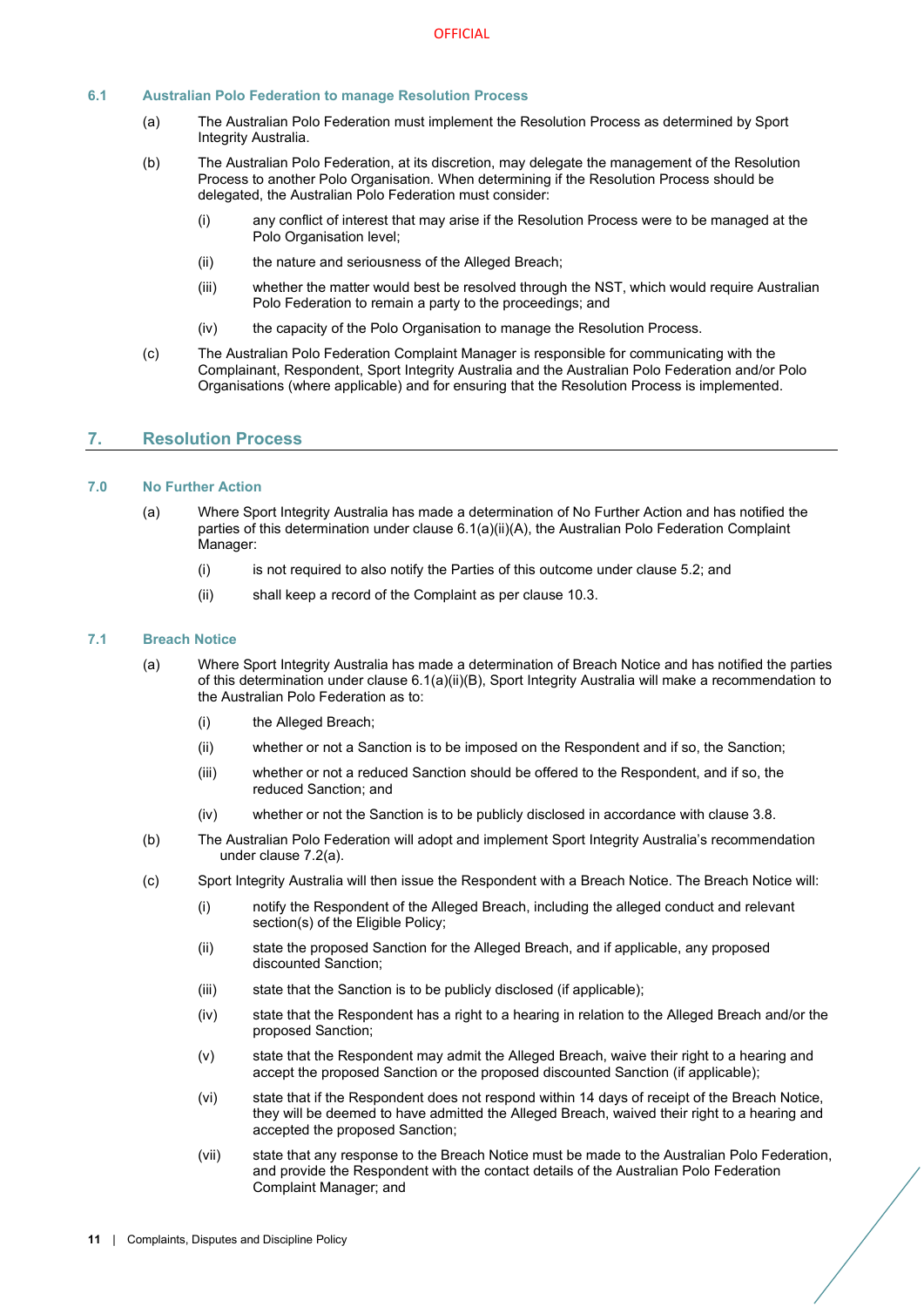- (viii) be provided to the Respondent, the Australian Polo Federation, and (if applicable) Polo Organisation (if applicable).
- <span id="page-14-3"></span>(d) In response to a Breach Notice, a Respondent may:
	- (i) admit the Alleged Breach, waive their right to a hearing and accept the proposed Sanction or proposed reduced Sanction (if applicable);
	- (ii) dispute the Alleged Breach and/or the proposed Sanction, in which case the Alleged Breach will be referred to a Hearing Tribunal under this Policy; or
	- (iii) not respond, in which case they will be deemed to have admitted the Alleged Breach, waived their right to a hearing and accepted the proposed Sanction.
	- (iv) A Respondent has 14 days from receipt of the Breach Notice to notify the Australian Polo Federation Complaints Manager of their decision.

## <span id="page-14-0"></span>**7.2 Resolution without a hearing**

Where a Respondent admits the Alleged Breach (thereafter, a Breach), waives their right to a hearing and accepts the Sanction, or is deemed to have done so, the Australian Polo Federation Complaint Manager must take all necessary steps to impose and implement the Sanction (if applicable), and proceed to finalising the Complaint in accordance with claus[e 10.](#page-18-0)

#### <span id="page-14-1"></span>**7.3 Referral to a hearing**

- (a) If the Respondent disputes the Alleged Breach and/or Sanction, the Australian Polo Federation Complaint Manager must:
	- (i) if an NST Eligible Matter, refer the Alleged Breach to the NST General Division for arbitration;
	- (ii) if neither an NST Eligible or NST Excluded Matter, apply to the NST CEO for approval for the matter to be arbitrated in the NST General Division, failing which it must be dealt with under (iii); or.
	- (iii) refer the Alleged Breach to an Internal Hearing Tribunal, either at the Australian Polo Federation level or Polo Organisation level.
- (b) If a Polo Organisation and/or the Australian Polo Federation is a Respondent, the Australian Polo Federation Complaint Manager will in the first instance apply to the NST General Division for arbitration either under (i) or (ii), failing which an Internal Hearing Tribunal at the Australian Polo Federation level will be convened.
- (c) Where an application to the NST for arbitration is made, the Australian Polo Federation is responsible for making the application and paying any application and service fees to the NST, even if the matter has been delegated under clause [6.2\(b\).](#page-13-5) The charges may be apportioned in accordance with the NST Legislation.
- (d) The Australian Polo Federation Complaint Manager must notify Sport Integrity Australia if the matter is referred to a hearing under this clause.

## <span id="page-14-2"></span>**7.4 Sanctions**

- (a) Where a Respondent is found to have committed a Breach of an Eligible Policy, Sport Integrity Australia, or a Hearing Tribunal (if applicable) may subject to claure 7.5(b) determine to impose a Sanction on that Respondent.
- (b) Sport Integrity Australia or a Hearing Tribunal (as applicable) is not permitted to issue a Sanction in relation to the Respondent's employment that may only lawfully be imposed by the Respondent's employer (including, but not limited to, termination or suspension of the Respondent's employment with their employer, demotion of the Respondent and a verbal or written warning regarding the Respondent's breach of their employment agreement).
- (c) The Sanction may include any of the following measures (but is not limited to these measures), or any combination of such:
	- (i) a reprimand or warning;
	- (ii) verbal or written apology;
	- (iii) direction to attend counselling or training to address their behaviour;
	- (iv) suspended Sanction and/or good behaviour period;
	- (v) removal of accreditation;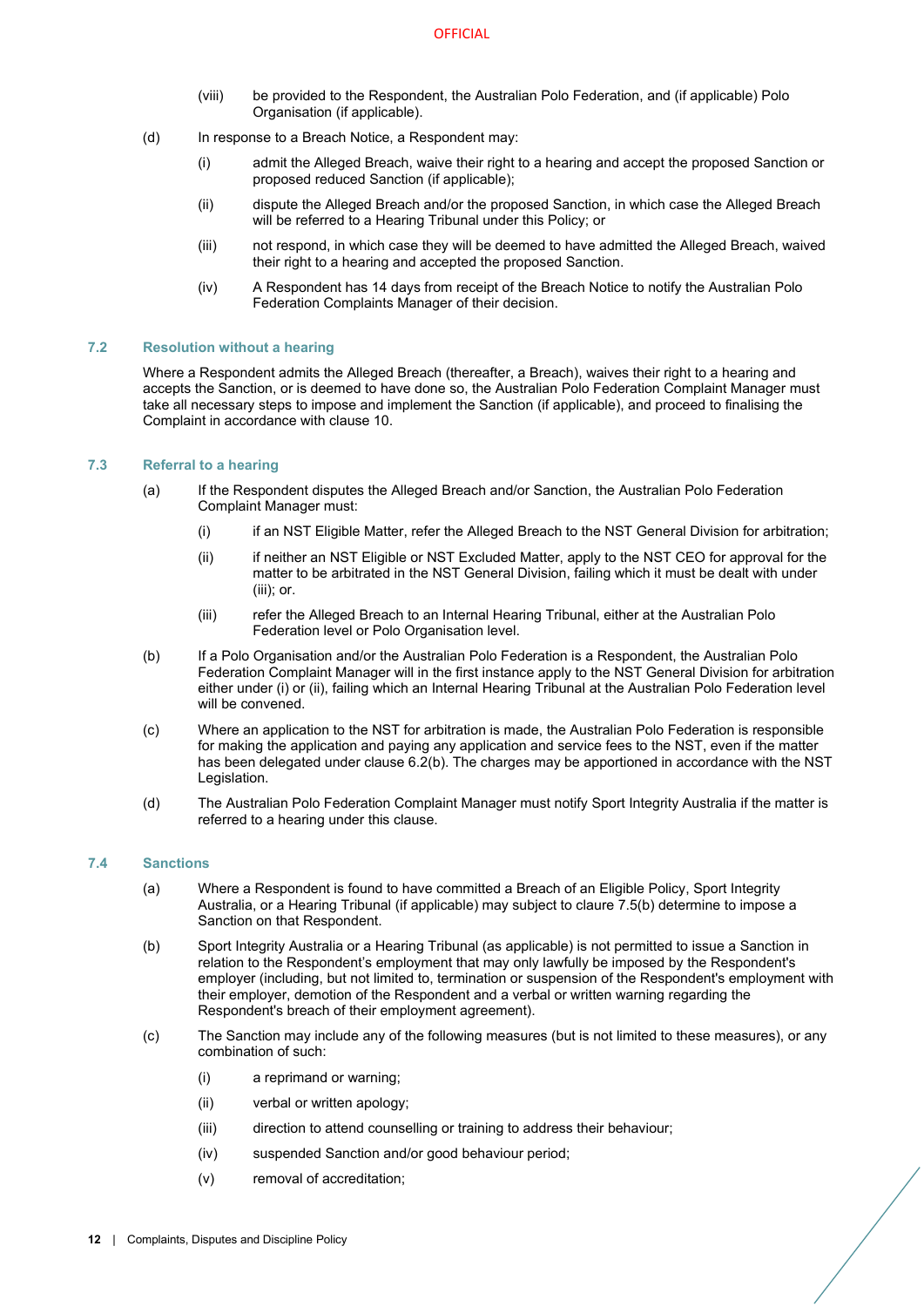- (vi) removal or withdrawal of awards or achievements (such as life membership);
- (vii) exclusion from a particular event or events, competition, or activity;
- (viii) suspension of membership from the Australian Polo Federation or a Polo Organisation and any other members or affiliates;
- (ix) suspension from such activities or events held by or under the auspices of the Australian Polo Federation or a Polo Organisation;
- (x) suspension and/or termination of any rights, privileges and benefits provided by the Australian Polo Federation or a Polo Organisation;
- (xi) expulsion from the Australian Polo Federation or a Polo Organisation; and
- (xii) any other form of discipline that is considered appropriate.
- (d) Sport Integrity Australia or a Hearing Tribunal (if applicable) have absolute discretion to determine the appropriate Sanction, including as to whether a combination of measures is to be imposed, and the terms and the period of any measures, subject to clause .
- <span id="page-15-6"></span>(e) A financial penalty may only be imposed as or as part of a Sanction where the Respondent is an incorporated entity.
- (f) The following factors will be considered when determining the appropriate Sanction:
	- (i) the nature and seriousness of the behaviour or incidents;
	- (ii) the considerations (if any) of the Complainant;
	- (iii) the contrition, or lack thereof, of the Respondent;
	- (iv) any Provisional Action taken in relation to the Breach;
	- (v) the effect of the Sanction on a Respondent including any personal, professional, or financial consequences;
	- (vi) if there have been relevant prior warnings or disciplinary action against the Respondent; and
	- (vii) if there are any mitigating circumstances.
- (g) If there is more than one Breach of an Eligible Policy, where appropriate, the Sanction may be imposed having regard to all of the Breaches considered together, and the seriousness of the overall conduct in question.
- (h) Sanctions imposed under this Policy shall commence from the date of the decision, unless otherwise directed.

# <span id="page-15-0"></span>**8. Hearing Tribunals**

## <span id="page-15-9"></span><span id="page-15-1"></span>**8.0 Arbitration in the NST**

- (a) If arbitration is sought in the NST General Division, the NST will:
	- (i) determine whether the Provisional Action imposed is disproportionate; or
	- (ii) arbitrate the Alleged Breach and determine whether a Sanction be imposed, and if so, what Sanction, in accordance with claus[e 7.5.](#page-14-2)
- <span id="page-15-7"></span>(b) The procedure for an arbitration in the NST will be in accordance with the NST Legislation.

## <span id="page-15-10"></span><span id="page-15-4"></span><span id="page-15-2"></span>**8.1 Internal Hearing Tribunal**

- (a) If an Internal Hearing Tribunal is required under claus[e 7.4,](#page-14-1) the Australian Polo Federation Complaint Manager must convene a Hearing Tribunal to:
	- (i) determine whether the Provisional Action imposed is disproportionate; or
	- (ii) arbitrate the Alleged Breach and determine whether a Sanction be imposed, and if so, what Sanction, in accordance with claus[e 7.5.](#page-14-2)
- <span id="page-15-8"></span><span id="page-15-5"></span>(b) An Internal Hearing Tribunal convened under this clause will comply with the Tribunal Procedure in [SCHEDULE 1.](#page-20-0)

## <span id="page-15-3"></span>**8.2 Parties and right to attend hearings**

(a) The parties to a proceeding will be: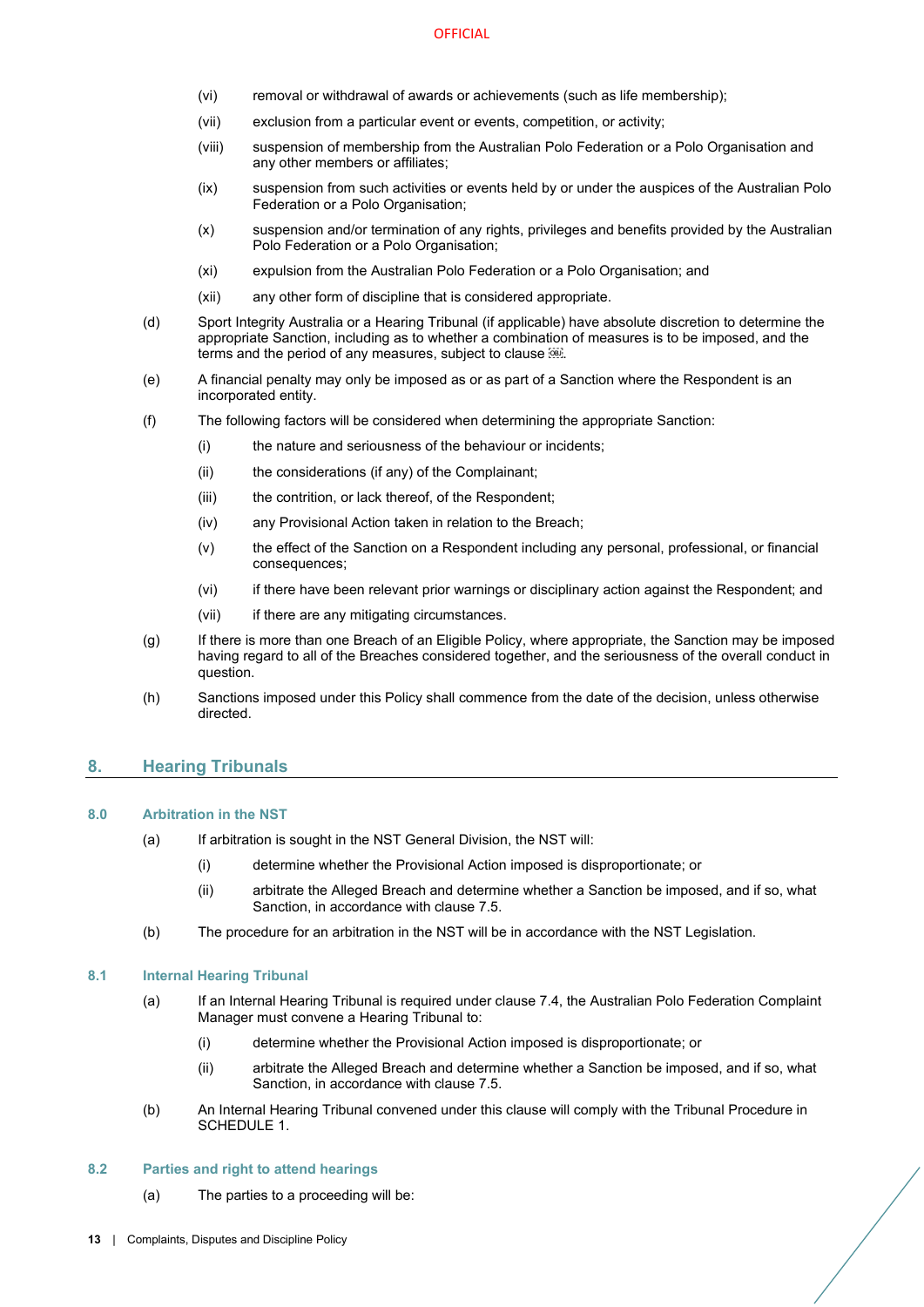- (i) the Australian Polo Federation, or where the Australian Polo Federation has delegated the management of the Resolution Process to the Polo Organisation, the Polo Organisation; and
- (ii) the Respondent.
- <span id="page-16-6"></span>(b) If the Hearing Tribunal is an Internal Hearing Tribunal, Sport Integrity Australia shall have a right to attend hearings as an observer and, where agreed between the Australian Polo Federation and Sport Integrity Australia, to act on behalf of the Australian Polo Federation as its agent in the proceedings.
- (c) If the Hearing Tribunal is the NST:
	- (i) notwithstanding claus[e 8.3\(a\)\(i\),](#page-16-6) the Australian Polo Federation must be a party to the proceeding;
	- (ii) the NST Member may, at their discretion, allow any person who may have a relevant interest in the dispute to participate in the proceeding; and
	- (iii) Sport Integrity Australia shall have a right to attend hearings as an observer and, where agreed between the Australian Polo Federation and Sport Integrity Australia, to act on behalf of the Australian Polo Federation as its agent in the proceedings.

## <span id="page-16-0"></span>**8.3 Notification of Hearing Tribunal decision**

- (a) The Hearing Tribunal will notify the parties to the proceeding of the decision in accordance with its relevant procedures, after which the Australian Polo Federation Complaint Manager will:
	- (i) notify and provide a copy of the decision to Sport Integrity Australia (if not already done); and
	- (ii) subject to any appeal under claus[e 9,](#page-16-1) proceed with finalising the Complaint in accordance with claus[e 10.](#page-18-0)

# <span id="page-16-1"></span>**9. Appeals**

## <span id="page-16-2"></span>**9.0 Decisions subject to appeal**

- (a) A decision of a Hearing Tribunal under clauses  $8.1(a)(ii)$  or  $8.2(a)(ii)$  may be appealed as set out in this clause [9.](#page-16-1)
- (b) A decision of a Hearing Tribunal under clause[s 8.1\(a\)\(i\)](#page-15-9) or [8.2\(a\)\(i\)](#page-15-10) is not subject to appeal.

# <span id="page-16-3"></span>**9.1 Persons entitled to appeal**

- (a) The following persons are entitled to appeal a decision of a Hearing Tribunal under clauses [8.1\(a\)\(ii\)](#page-15-7) and [8.2\(a\)\(ii\)](#page-15-8) of this Policy:
	- (i) Australian Polo Federation;
	- (ii) where the Australian Polo Federation has delegated the management of the Resolution Process to the Polo Organisation, the Polo Organisation; and
	- (iii) the Respondent,

(each an Appellant).

## <span id="page-16-7"></span><span id="page-16-4"></span>**9.2 Grounds of appeal**

- (a) The decision of a Hearing Tribunal can only be appealed on the following Grounds of Appeal:
	- (i) the Hearing Tribunal failed to abide by this Policy or to properly apply the relevant Eligible Policy and such failure resulted in a denial of natural justice; and/or
	- (ii) no reasonable decision maker in the position of the Hearing Tribunal, based on the material before them, could reasonably make such a decision.

## <span id="page-16-5"></span>**9.3 Notice of appeal**

- (a) To submit a valid Notice of Appeal, an Appellant must, within 14 days of the date of receipt of the decision made by the Hearing Tribunal:
	- (i) if the Hearing Tribunal was the NST General Division:
		- (A) lodge an 'Application for an Appeal' form with the NST, which must state in full their Grounds of Appeal;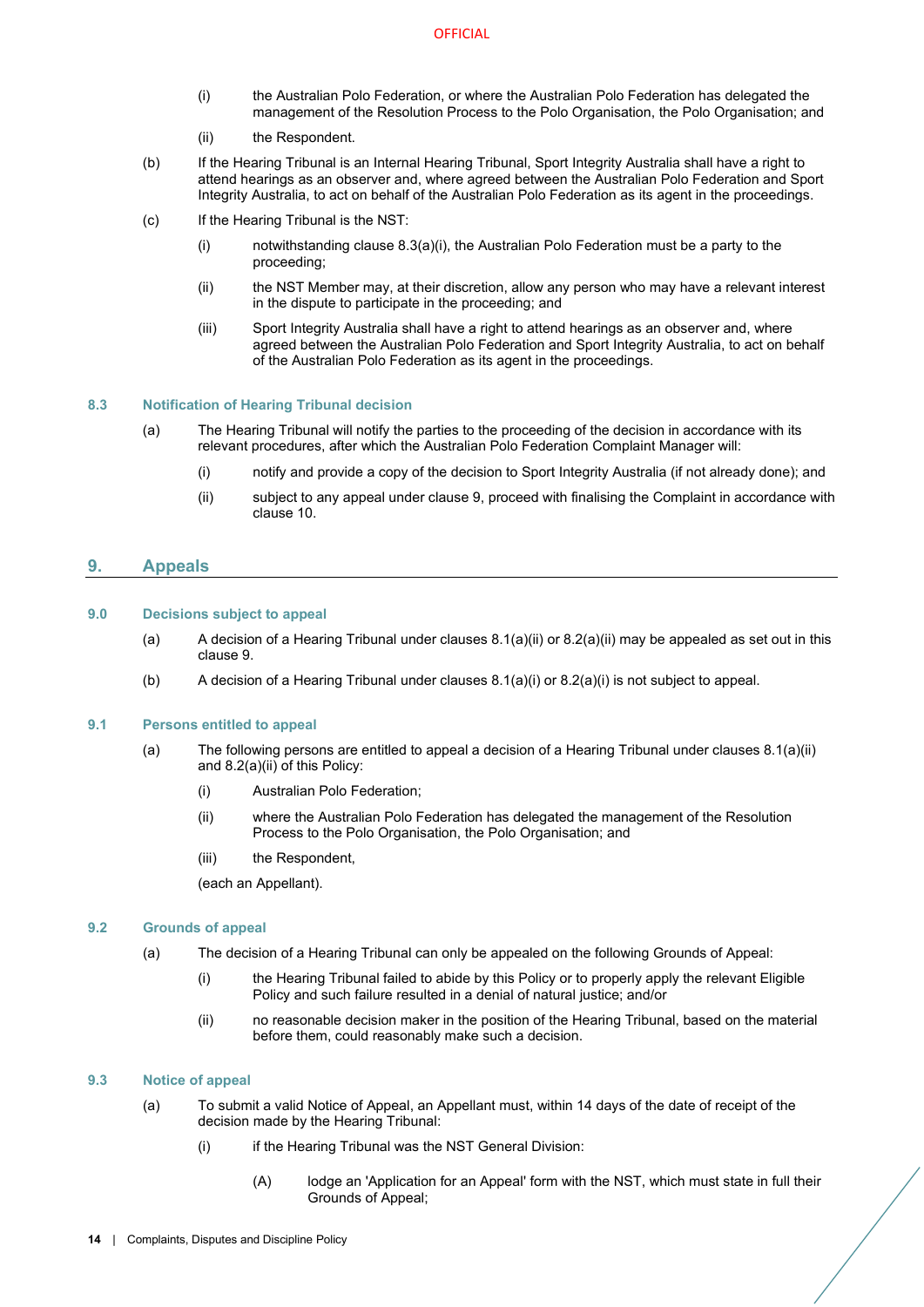- (B) pay the requisite application fee; and
- (C) serve, by email, by post, or physically, on the other party to the appeal a copy of the 'Application for an Appeal'; or
- <span id="page-17-4"></span>(ii) if the Hearing Tribunal was an Internal Hearing Tribunal:
	- (A) if the Alleged Breach is an NST Excluded Matter:
		- (1) lodge with the Australian Polo Federation Complaint Manager the Notice of Appeal stating they wish to appeal, which states in full their Grounds of Appeal, including any relevant documents as annexures;
		- (2) pay the appeal fee as set from time to time by Australian Polo Federation; and
		- (3) serve, by email, by post, or physically, on the other party to the appeal a copy of the Notice of Appeal on the other parties; or
	- (B) if the Alleged Breach is at the Australian Polo Federation level and is either an NST Eligible Matter, or neither an NST Eligible Matter or NST Excluded Matter:
		- (1) lodge an 'Application for an Appeal' form with the NST, which must state in full their Grounds of Appeal;
		- (2) pay the requisite application fee; and
		- (3) serve, by email, by post, or physically, on the other party to the appeal a copy of the 'Application for an Appeal',

(together, a Notice of Appeal).

- <span id="page-17-5"></span>(b) If an appeal is lodged under:
	- (i) clause  $9.4(a)(ii)(A)$ , the matter must be dealt with by an Internal Appeals Tribunal; or
	- (ii) claus[e 9.4\(a\)\(ii\)\(B\)](#page-17-5) and it is neither an NST Eligible or NST Excluded Matter, the Australian Polo Federation may apply to the NST CEO for approval, and if the NST CEO does not approve the matter, it must be dealt with by an Internal Appeals Tribunal; or
	- (iii) claus[e 9.4\(a\)\(ii\)\(B\)](#page-17-5) and it is an NST Eligible Matter, it must be dealt with by the NST Appeals Division.

#### <span id="page-17-0"></span>**9.4 Appeals in the NST Appeals Division**

- (a) If an Appellant lodges a valid Notice of Appeal in the NST Appeals Division, the NST will determine the matter.
- (b) The procedure for an appeal in the NST Appeals Divisions will be in accordance with clause [9.4](#page-16-5) and the NST Legislation.

#### <span id="page-17-1"></span>**9.5 Internal Appeals Tribunal**

- (a) If an Appellant lodges a valid Notice of Appeal to be dealt with by an Internal Appeals Tribunal, the Internal Appeals Tribunal will determine the matter.
- (b) The procedure for an appeal in an Internal Appeals Tribunal will be in accordance with clause [9.4](#page-16-5) and [SCHEDULE 2.](#page-24-0)

#### <span id="page-17-2"></span>**9.6 Determination for Appeal Tribunal**

- (a) The Appeals Tribunal's arbitration of the appeal:
	- (i) must determine, to the Standard of Proof, whether one or both Grounds of Appeal (as applicable) are proven, and must not rehear the matter or the facts of the Alleged Breach; and
	- (ii) may result in the Appeals Tribunal removing, or altering the Sanction imposed on a Respondent, in accordance with clause 7.5.

#### <span id="page-17-3"></span>**9.7 Notification of Appeal Tribunal decision**

- (a) The Appeal Tribunal will notify the parties to the proceeding of the decision in accordance with its relevant procedures, after which the Australian Polo Federation Complaint Manager will:
	- (i) notify and provide a copy of the decision to Sport Integrity Australia (if not already done); and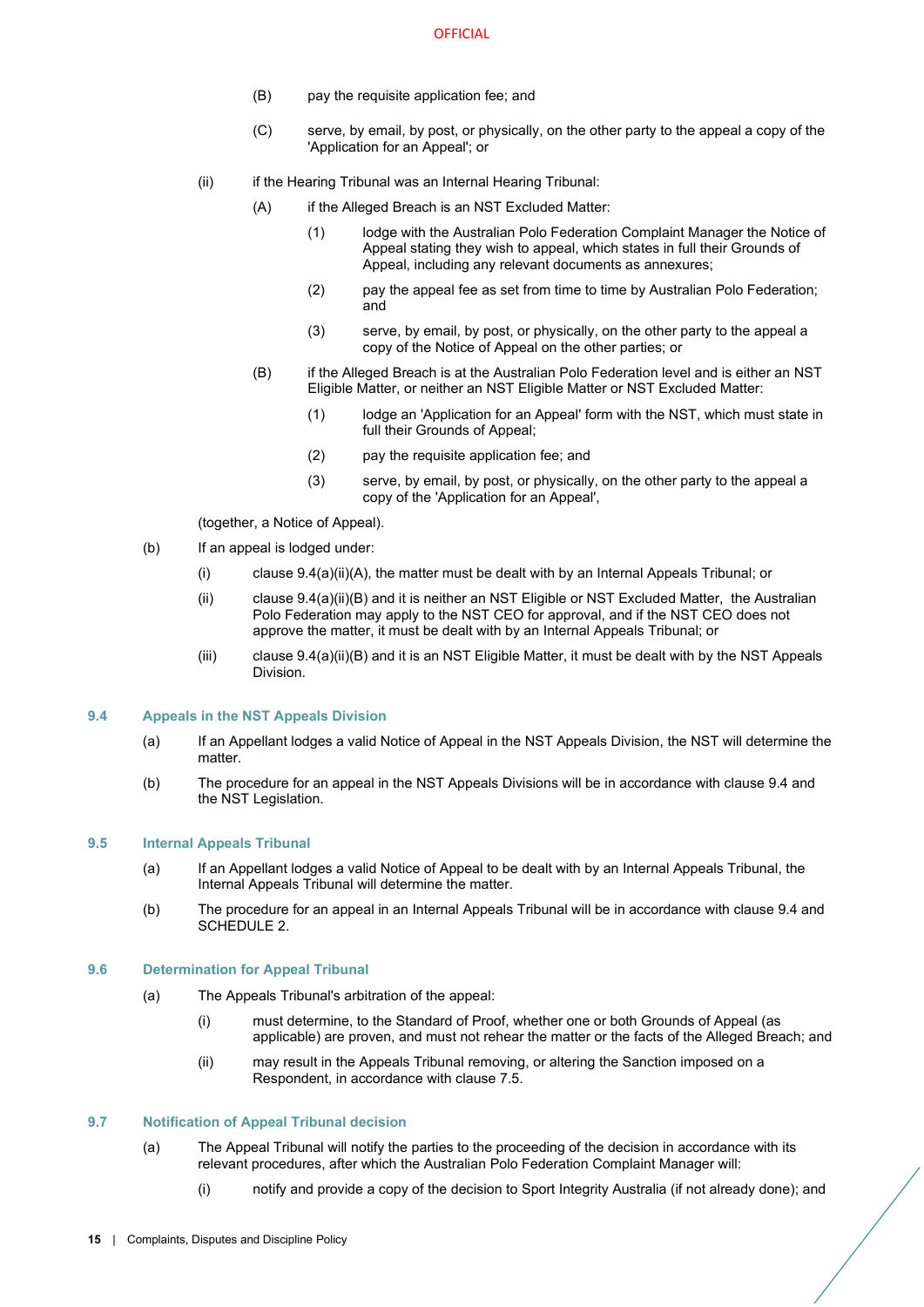(ii) proceed to finalising the Complaint in accordance with 10.

## <span id="page-18-0"></span>**10. Finalising Complaints**

#### <span id="page-18-1"></span>**10.0 Finalisation of Resolution Process**

- ( ) A Resolution Process will be finalised, and an outcome reached when:
	- (i) No Further Action when Sport Integrity Australia notifies the relevant parties of its determination under clause [6.1;](#page-12-2)
	- (ii) Breach Notice where the Respondent admits the Alleged Breach, waives their right to a hearing and accepts the Sanction, or is deemed to have done so under claus[e 7.2\(d\);](#page-14-3)
	- (iii) Hearing Tribunal where the parties to the proceeding are notified of the decision and no appeal has been filed; or
	- (iv) Appeal Tribunal where the parties to the proceeding are notified of the decision.
- (a) Once the applicable Resolution Process (including any appeal) under this Policy has concluded, the decision is final and binding on all parties involved and there is no further right of appeal to any external body or tribunal.

#### <span id="page-18-2"></span>**10.1 Notification of outcome and implementation of Sanction**

- ( ) When a Resolution Process is finalised, the Australian Polo Federation Complaint Manager will:
	- (i) notify Sport Integrity Australia, the Polo Organisation (if applicable), the Complainant and Respondent of the outcome in writing, unless otherwise provided for in this Policy;
	- (ii) take all necessary steps to implement any Sanction imposed (if applicable); and
	- (iii) ensure the Australian Polo Federation publicly discloses the matters referred to in clause [3.8](#page-7-0)[\(c\)](#page-7-6) (if applicable).

#### <span id="page-18-3"></span>**10.2 Recording Decisions and Outcomes**

- ( ) the Australian Polo Federation shall keep records of all Complaints for a minimum of 7 years from the date the Resolution Process is finalised, which will include at a minimum a record (including dates, where relevant) of:
	- (i) the Alleged Breach;
	- (ii) the Complainant;
	- (iii) the Respondent:
	- (iv) the Resolution Process;
	- (v) the Outcome; and
	- (vi) any Sanctions and/or Provisional Action imposed.
- (a) Records must be maintained in a secure and confidential place, which may be electronically.

## <span id="page-18-4"></span>**11. Interpretation & Other Information**

#### <span id="page-18-5"></span>**11.0 Commencement**

This Policy commences on the date printed on the front cover (Commencement Date).

## <span id="page-18-6"></span>**11.1 Prior complaints**

Complaints relating to conduct which occurred prior to the Commencement Date:

- (a) must be dealt with under the policies and processes of the Australian Polo Federation or relevant Polo Organisation existing at the time the complaint was made, regardless of where that Complaint is at in that process;
- (b) cannot be resubmitted to Sport Integrity Australia under this Policy; and
- (c) are not subject to any appeal under this Policy.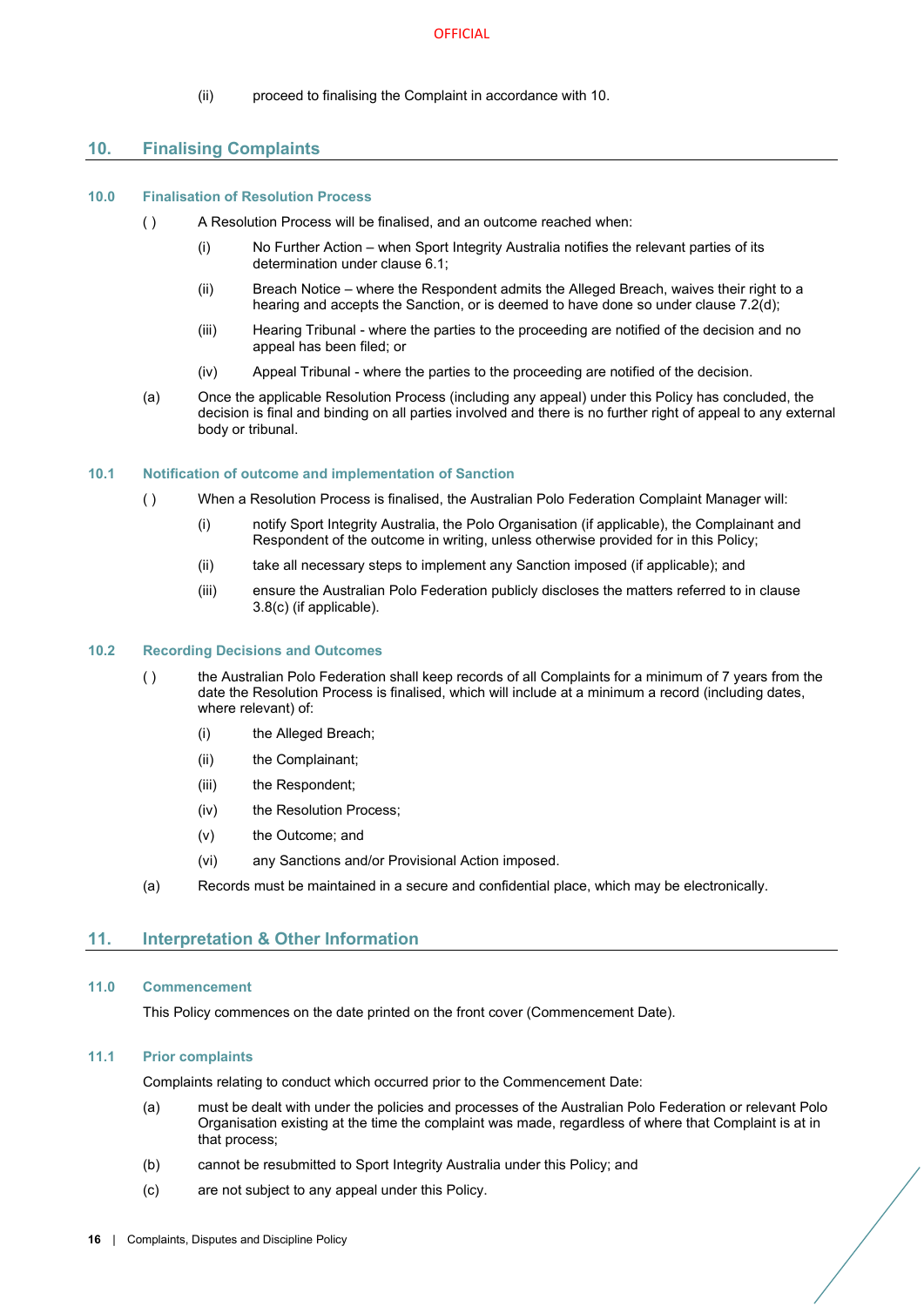# <span id="page-19-0"></span>**11.2 Requirements for Polo Organisations**

Polo Organisations must adopt and implement this Policy as their complaints management policy for complaints arising under all Eligible Policies.

## <span id="page-19-1"></span>**11.3 Interpretation**

- (a) Any document required to be provided under this Policy may be given by:
	- (i) sending it to an email or other electronic address, or to a postal address, nominated by the recipient party; or
	- (ii) email, post, or hand delivering it to that party's registered office.
- (b) A document is taken to have been received under this Policy if sent by email or other electronic transmission, on the date of transmission, or if hand delivered, on the date of delivery or if sent by post, 5 business days after it was sent.
- (c) Relevant Persons are responsible for keeping their contact details up to date with the Australian Polo Federation or the Relevant Organisation they are associated with, as appropriate. Delivery to the last known address is sufficient in circumstances where the current whereabouts of a Relevant Person are not known.

## <span id="page-19-2"></span>**11.4 Amendment**

- (a) Sport Integrity Australia may amend this Policy from time to time. Australian Polo Federation/Polo Organisation must make the new version available on its website as soon as possible including the date on which any amendment/s take effect.
- (b) Any Complaint under this Policy which is not finalised at the time of an amendment to this Policy will continue to be processed under the substantive provisions of this Policy in force at the time Sport Integrity Australia received the Complaint Form, unless Sport Integrity Australia and/or the Hearing Tribunal determines the principle of "lex mitior" appropriately applies in the circumstances.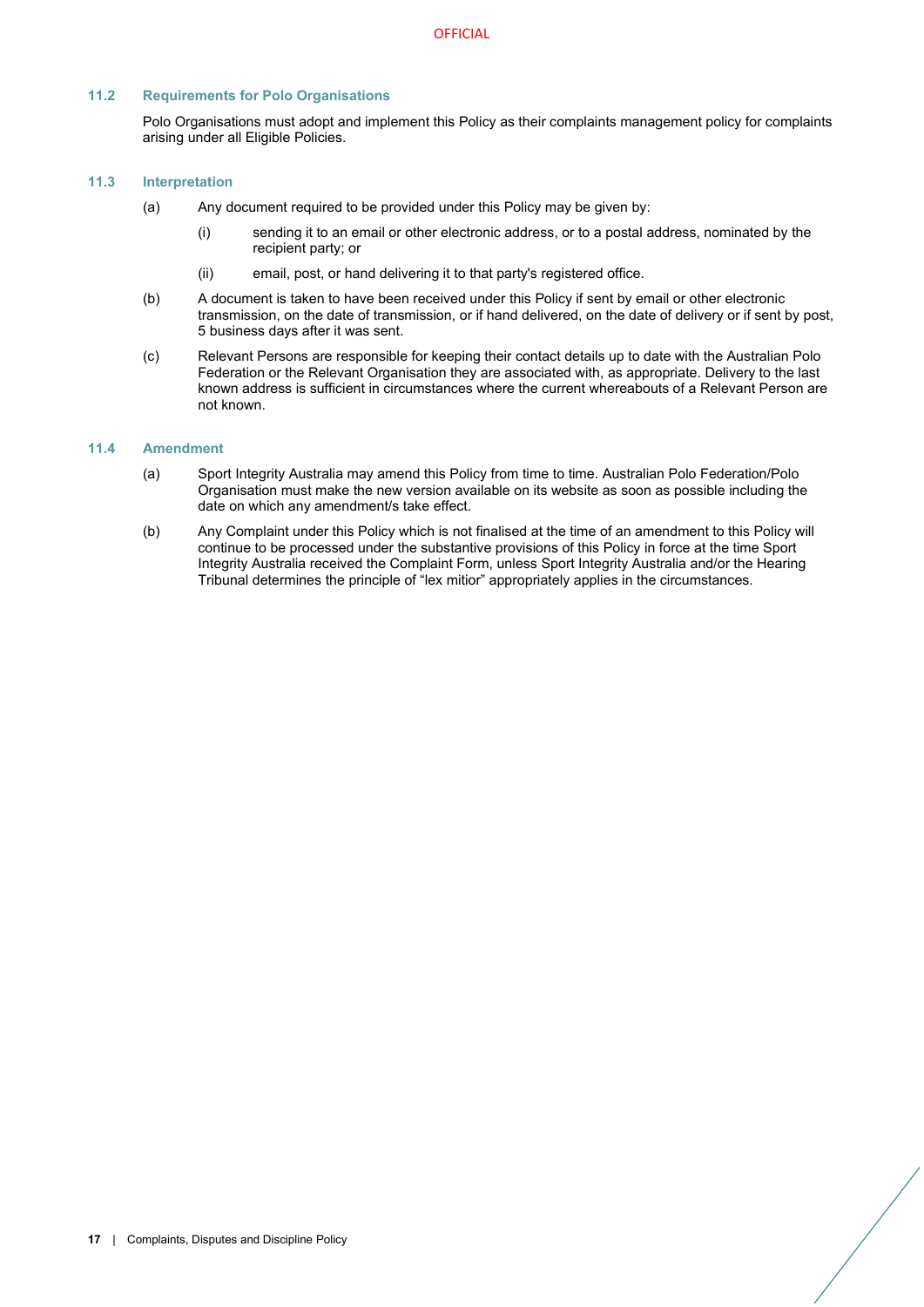# **SCHEDULE 1- Internal Hearing Tribunal Procedure**

#### <span id="page-20-0"></span>**Interpretation**

1. In this Schedule:

**Chair** means the chair of a particular Hearings Tribunal in accordance with this Schedule.

**Legal Practitioner** is a person holding a current practising certificate as a lawyer or barrister in any Australian jurisdiction.

**Sports Administrator** means a person who currently, or within the previous five years, is or has been employed in the field of sports administration.

**Tribunal Member** means an individual person sitting on a Tribunal.

- 2. Defined terms not otherwise defined in this Schedule have the meaning given to them in the Policy.
- 3. All clause references refer to this Schedule unless otherwise provided.

#### **Convening Tribunal**

- 4. As required under claus[e 8.2](#page-15-2) of the Policy, the Australian Polo Federation Complaint Manager will convene a Tribunal in accordance with this Schedule.
- 5. The Tribunal shall be convened as soon as reasonably practicable in the circumstances, and shall endeavour to convene a hearing:
	- (a) For a referral under clause [8.2\(a\)\(i\)](#page-15-10) (provisional action) of the Policy, no later than one week after notification by the Australian Polo Federation Complaint Manager;
	- (b) For a referral under clause [8.2\(a\)\(ii\)](#page-15-8) (breach/sanction) of the Policy, no later than three weeks after notification by the Australian Polo Federation Complaint Manager.

## **Composition of Tribunal**

- 6. Subject to clause[s 7](#page-13-1) and [9](#page-16-1) each Tribunal shall:
	- (a) comprise three Tribunal Members appointed by the Australian Polo Federation Complaint Manager;
	- (b) comprise at least one Legal Practitioner and one Sports Administrator;
	- (c) be chaired by the Chair, who shall be appointed by the Australian Polo Federation Complaint Manager and shall be:
		- (i) a Legal Practitioner; and
		- (ii) a person of experience and skills suitable to the function of chairing a tribunal.
- 7. A Tribunal convened to hear a matter referred under clause [8.2\(a\)\(i\)](#page-15-10) (Provisional Action) of the Policy will comprise of a single Tribunal Member appointed by the Australian Polo Federation Complaint Manager who is a person of suitable experience and skills, independent of the Australian Polo Federation and (if applicable) Polo Organisation.
- 8. The Australian Polo Federation Complaint Manager shall use reasonable endeavours to ensure that the Tribunal Members selected do not have any actual or perceived conflict of interest in relation to the Alleged Breach that might reasonably call into question the impartiality of the Tribunal.
- 9. Should a Tribunal Member become unable to sit on a Tribunal following the convening of the Tribunal for whatever reason, the Australian Polo Federation Complaints Manager shall appoint a replacement Tribunal Member.
- 10. Should a party challenge the impartiality of a Tribunal Member, the challenge will be determined by the Chair sitting alone, unless that challenge relates to the Chair in which case it will be determined by: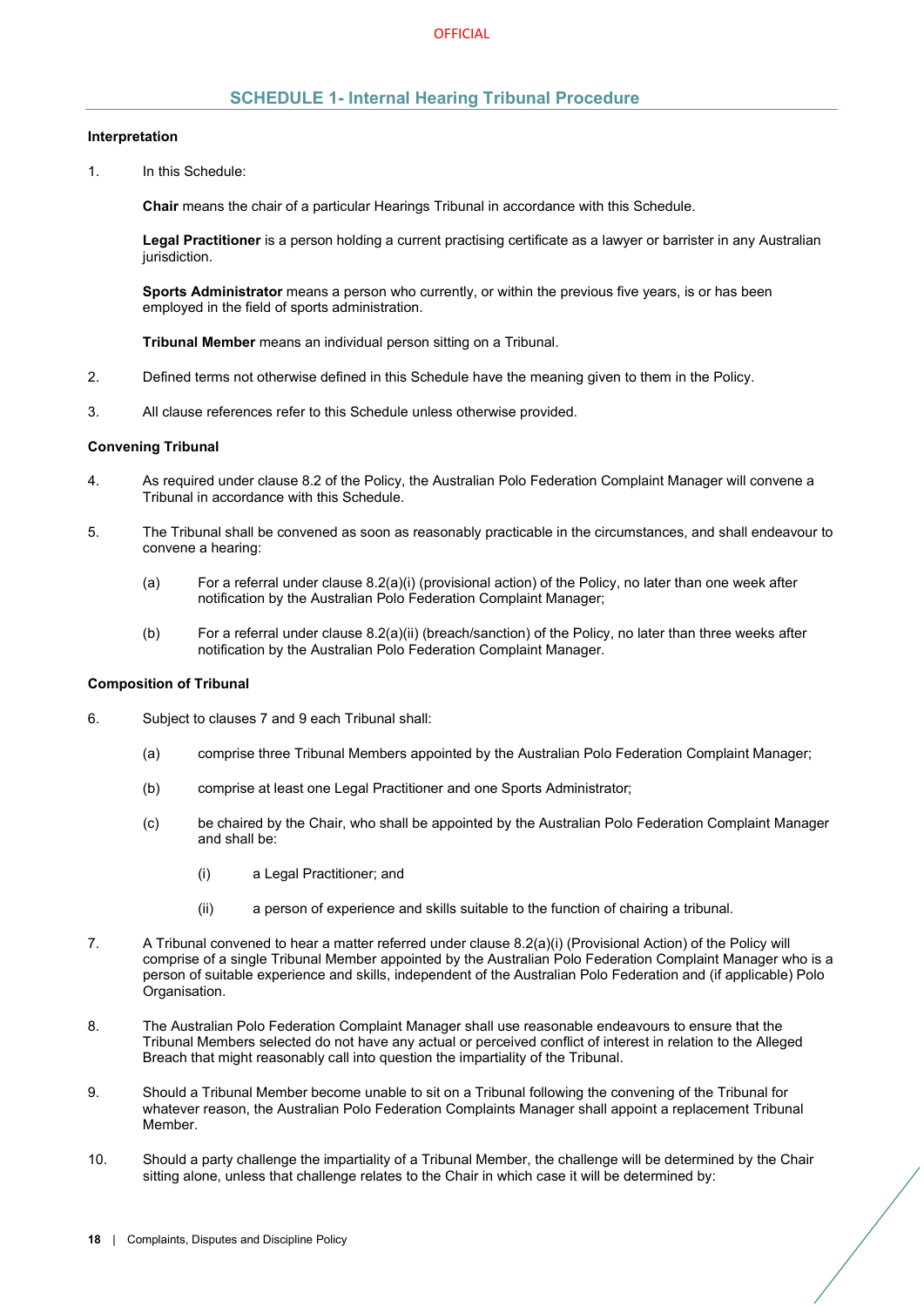- (a) the Australian Polo Federation Complaints Manager; or
- (b) if the Australian Polo Federation Complaints Manager is unavailable or unable to act, the other members of the Tribunal.
- 11. There shall be no right of appeal from a decision made under clause 9.
- 12. No Internal Hearing Tribunal decision shall be invalidated by any irregularity in the appointment of a Tribunal Member.

## **Responsibilities of Chair**

- 13. Without limiting any other duties of the Chair set out under this Schedule, the person appointed as Chair of the Tribunal shall have the following responsibilities:
	- (a) to chair hearings of the Tribunal;
	- (b) to ensure accurate records are kept of all of the Internal Tribunal's proceedings and decisions, including at a minimum:
		- (i) particulars of the hearing, including date, time, and location;
		- (ii) the names of each Tribunal Member, Respondent, witnesses called, and any other parties permitted to attend by the Internal Tribunal;
		- (iii) the decision of the Tribunal, including any Sanction imposed, whether given to the parties orally, in writing or a combination of both, and the date(s) of communication;
	- (c) to ensure that the hearing is conducted in accordance with the principles of procedural fairness; and
	- (d) to communicate to all parties of a Tribunal the results of such Tribunal and provide a copy of the record of result to the Australian Polo Federation Complaints Manager within seven days of the hearing.

#### **Attendance at Internal Hearing Tribunal**

- 14. The following persons shall be required to attend the Internal Tribunal Hearing conducted under this Schedule:
	- (a) the Respondent; and
	- (b) the Australian Polo Federation /Polo Organisation.
- 15. The following persons shall be entitled to attend a Tribunal hearing:
	- (a) Sport Integrity Australia;
	- (b) any person that the Chair in their absolute discretion believes will assist the Tribunal and invites to attend the Tribunal for that purpose; and
	- (c) where a Respondent or a witness is a Vulnerable Person, an adult adviser, who will, unless unavailable or other extraordinary circumstance, be such person's parent or guardian.
- 16. Each party appearing at or before the Tribunal shall bear their own costs.

#### **Non-attendance by Respondent(s)**

- 17. If a Respondent fails to attend the Internal Tribunal Hearing without reasonable cause, the hearing may proceed and a determination may be made by the Tribunal in the absence of the Respondent, provided that the Tribunal is satisfied that this Schedule has been complied with.
- 18. If the Australian Polo Federation /Polo Organisation fails to attend a Tribunal hearing without reasonable cause, the hearing may proceed and a determination may be made by the Tribunal in the absence of that person, provided that the Tribunal is satisfied that all notification procedures under this Schedule have been carried out.

#### **Adjournments**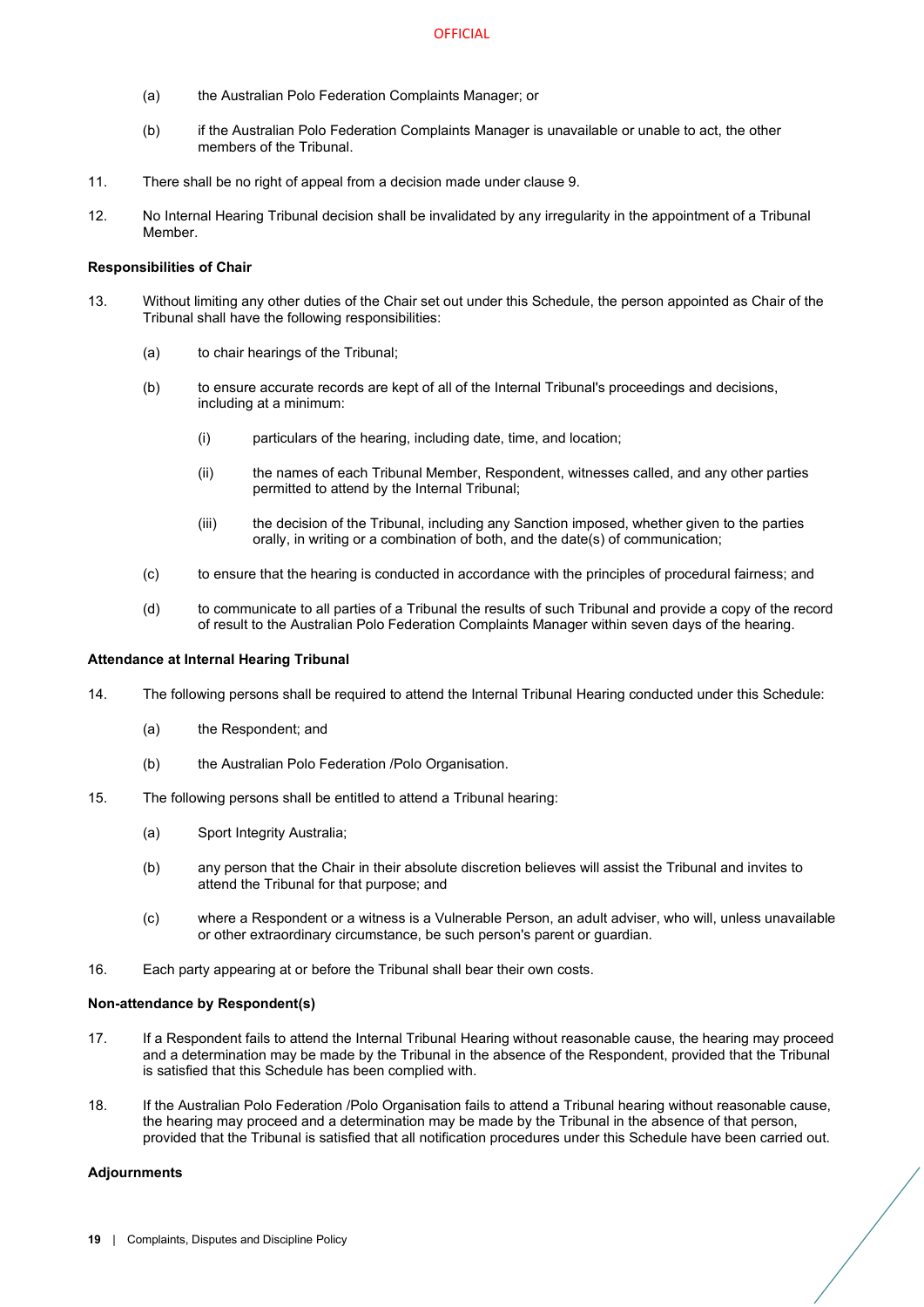19. A Respondent or the Australian Polo Federation /Polo Organisation may apply to the Chair to have an Internal Tribunal Hearing adjourned if there are compelling circumstances that warrant such steps being taken to avoid costs, hardship, or significant inconvenience to one or more parties. The Tribunal has sole discretion on whether or not to grant the application.

## **Procedure of Tribunal**

- 20. The Tribunal shall conduct the hearing in such manner as it sees fit and may in its absolute discretion:
	- (a) convene the hearing by way of video or teleconference if the circumstances warrant;
	- (b) consider any evidence, and in any form that it deems relevant;
	- (c) question any person giving evidence;
	- (d) limit the number of witnesses presented to those who provide any new evidence; and
	- (e) act in an inquisitorial manner in order to establish the truth of the issue/case before it.
- 21. Without limiting the Tribunal's power to regulate its own procedure as it sees fit, the Tribunal shall ordinarily proceed in accordance with the following steps:
	- (a) If a body corporate, Australian Polo Federation, or Polo Organisation is a party to a Tribunal hearing, one member of that body corporate, Australian Polo Federation, or Polo Organisation shall be appointed by the body corporate, Australian Polo Federation, or Polo Organisation to act as spokesperson for such body at the Tribunal.
	- (b) At the commencement of a hearing, the Chair will identify the Tribunal Members and determine whether the Respondent is present to answer the allegation(s) in the Alleged Breach.
	- (c) The parties will be notified of their right to remain in the hearing until all evidence is presented but not to be present while the Tribunal considers its findings and determines an appropriate Sanction (if any).
	- (d) The Chair shall advise all those persons present of the method of recording the hearing (if any).
	- (e) The Alleged Breach shall be read out in the presence of all persons eligible to be present.
	- (f) The Respondent shall be asked whether or not they intend to dispute the Alleged Breach and the Sanction (if any).
	- (g) If the Respondent does not dispute the Alleged Breach, the Chair will provide the parties with an opportunity to make submissions as to the appropriate Sanction (if any) to be imposed.
	- (h) If the Respondent does dispute the Alleged Breach, the Chair will invite Australian Polo Federation /the Polo Organisation to give evidence and witnesses (if any) shall be called upon to give their evidence in turn, subject to the approval of the number of witnesses to be called by the Tribunal in its discretion. The Respondent has a right to cross examine any witness called. Australian Polo Federation /the Polo Organisation may summon the Respondent to give evidence and cross examine them.
	- (i) Each witness shall be entitled to leave the Tribunal hearing after giving evidence unless otherwise directed by the Tribunal. Witnesses shall be entitled to remain in the hearing room after giving evidence with the permission of the Tribunal.
	- (j) The Respondent shall then be entitled to present their defence. Witnesses may be called subject to the approval of the number of witnesses to be called by the Tribunal in its discretion. Australian Polo Federation /the Polo Organisation has a right to cross examine the Respondent or any witness called.
	- (k) Where a Vulnerable Person exercises his/her right to have an adult adviser present in accordance with this Schedule, a reasonable opportunity for consultation between the minor and the adviser shall be provided by the Tribunal.
	- (l) Where a party makes video evidence available to the Tribunal, it may, at the discretion of the Tribunal, be presented. The onus of providing suitable viewing equipment shall lie with the person requesting that the evidence be presented.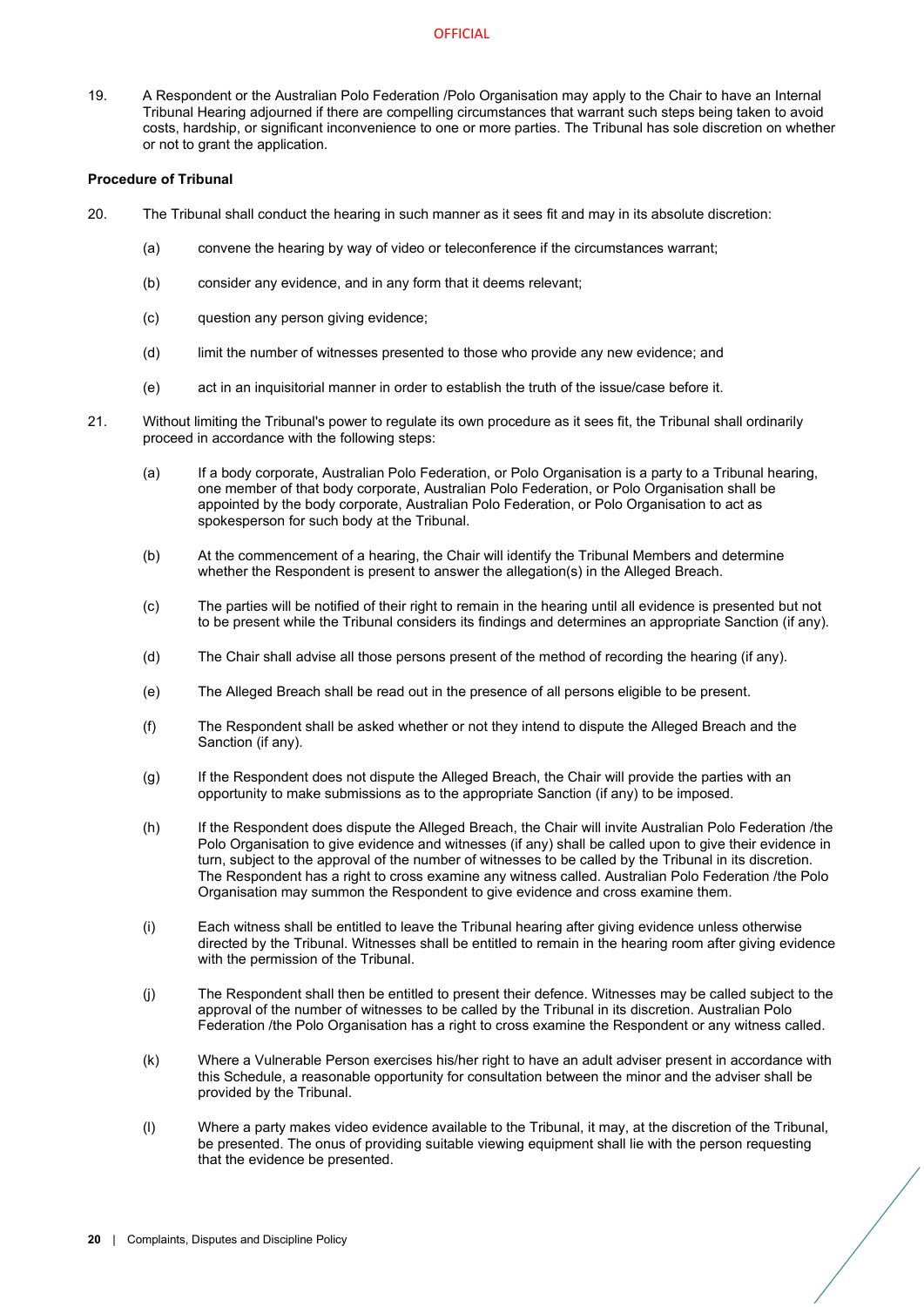- (m) The Tribunal may, so as to limit inconvenience to witnesses, allow evidence to be given by telephone or videoconference.
- 22. At the conclusion of all of the evidence and submissions the Chair shall ask all persons present to leave the hearing room while the Tribunal considers its findings.
- 23. If the Tribunal is satisfied that a breach of an Eligible Policy has been proven using the Standard of Proof, it shall find the breach proven. Otherwise, the Complaint of the Alleged Breach shall be dismissed.
- 24. If the Tribunal is not satisfied that the particular alleged breach has been proved but is satisfied that a lesser breach of an Eligible Policy has been proven, then the Internal Tribunal may find such lesser breach proven.
- 25. Where it appears to the Tribunal that Australian Polo Federation /the Polo Organisation has made an error in identifying the correct alleged breach of an Eligible Policy, or omitted alleged breaches that should have been made, the Tribunal may amend the allegation(s), subject always to the requirement that the Respondent must be informed of the new allegations and given an opportunity to respond to such allegations.
- <span id="page-23-2"></span>26. Where the Tribunal finds that one or more alleged breaches of an Eligible Policy have been proven, it shall inform the parties of its decision and provide Australian Polo Federation /the Polo Organisation and the Respondent with an opportunity to make submissions as to Sanction (if the parties have not already had an opportunity to make such submissions). The Tribunal may, in its absolute discretion, decide that it is appropriate to:
	- (a) receive oral submissions as to Sanction immediately after delivering its decision as to the Alleged Breach; or
	- (b) adjourn the hearing to allow the parties to make submissions as to Sanction on some later date, in which case, the Tribunal shall direct whether submissions should be made orally or in writing.
- 27. After considering the parties' submissions as to Sanction, the Tribunal shall determine the Sanction to be imposed (if any) in accordance with clause [7.5](#page-14-2) of the Policy and shall advise the parties of its decision.
- <span id="page-23-0"></span>28. The decision of the Tribunal shall be given by the Chair. The Chair may either:
	- (a) give its decision as to the Alleged Breach and/or Sanction orally at the close of the hearing, with or without short- form oral reasons; or
	- (b) reserve its decision as to the Alleged Breach and/or Sanction but if it does so, it will provide its decision within 14 days of the hearing.
- <span id="page-23-1"></span>29. The Chair must provide written reasons for its decision within 14 days of the hearing.
- 30. Notwithstanding clause[s 28](#page-23-0)[-29](#page-23-1) of this Schedule if the Tribunal has directed the parties to make submissions as to Sanction as per claus[e 26](#page-23-2) above, the Chair will provide its decision and written reasons as to Sanction within 14 days of receipt of the submissions, or as otherwise directed by the Tribunal.
- 31. The Chair will notify the Australian Polo Federation Complaints Manager of the decision of the Tribunal and provide a copy of the written reasons. The Complaints Manager will notify the parties of the decision and provide them with a copy of the written reasons.
- 32. For the Tribunal to find something has been proven on the balance of probabilities, it must be satisfied that on the evidence put before it the alleged fact or matter is more probable than not. In reaching this conclusion, the Hearings Tribunal must take into account all relevant factors including the:
	- (a) nature and seriousness of the allegations; and
	- (b) impact of the potential sanctions that may be imposed if the allegations are proven.
- 33. The standard of proof requires greater certainty for a more serious allegation compared with a less serious allegation.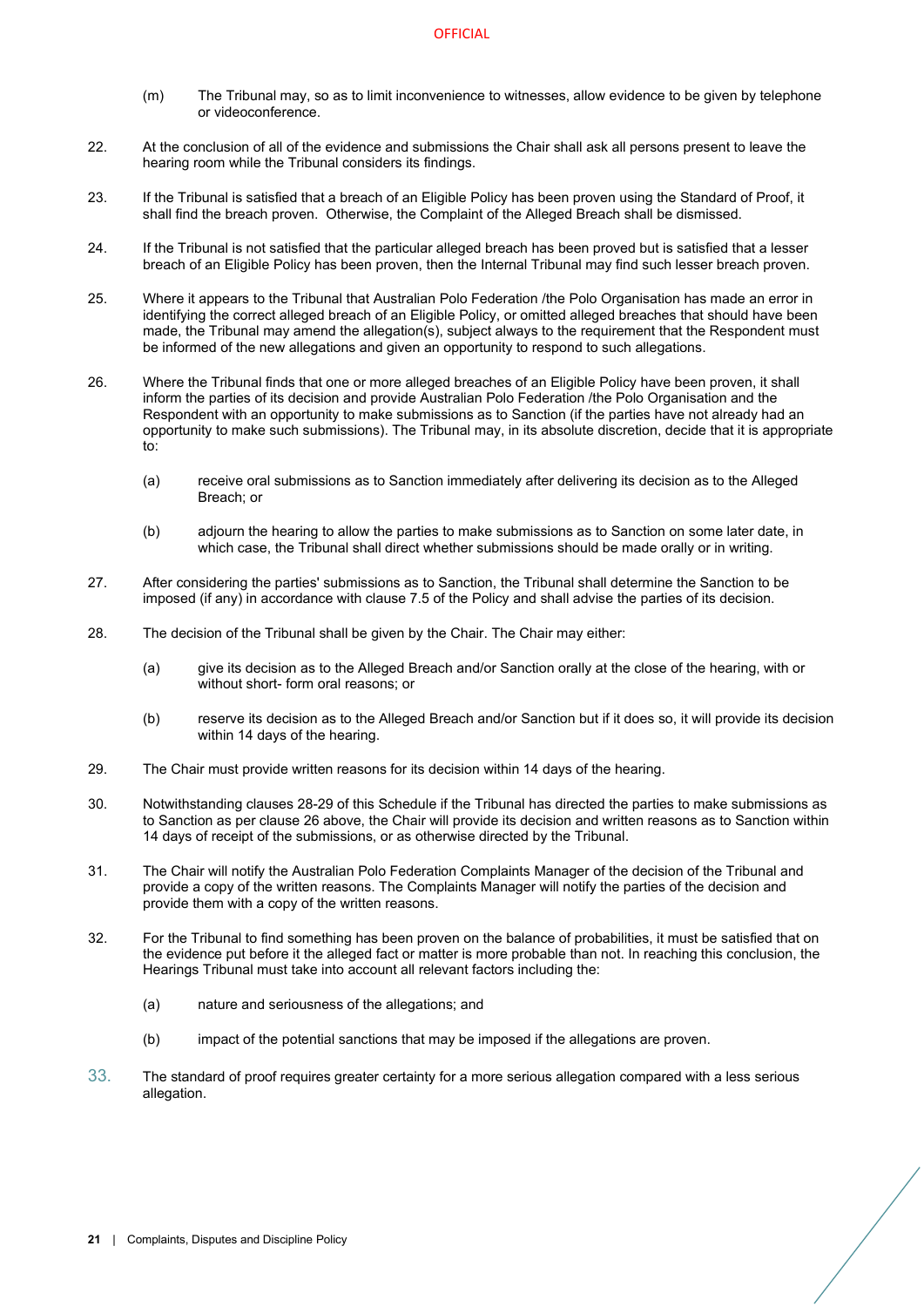# **SCHEDULE 2- Internal Appeals Tribunal Procedure**

#### <span id="page-24-0"></span>**Interpretation**

1. In this Schedule:

**Appeal Chair** means the chair of a particular Appeals Tribunal in accordance with this Schedule.

**Tribunal Member** means an individual person sitting on an Appeals Tribunal.

- 2. Defined terms not otherwise defined in this Schedule have the meaning given to them in the Policy or [SCHEDULE 1.](#page-20-0)
- 3. All clause references refer to this Schedule unless otherwise provided.

#### **Convening Internal Appeals Tribunal**

- 4. As required under claus[e 9.6](#page-17-1) of the Policy, the Australian Polo Federation Complaints Manager will convene an Appeals Tribunal in accordance with this Schedule.
- 5. The Appeals Tribunal shall be convened as soon as reasonably practicable after a referral under clause [9.6](#page-17-1) of the Policy and shall endeavour to convene no later than two weeks after notification by the Australian Polo Federation Complaints Manager.

#### **Composition of Internal Appeals Tribunal**

- 6. Subject to clause [7](#page-24-1) of this Schedule, each Appeals Tribunal shall:
	- (a) comprise three Tribunal Members selected by the Australian Polo Federation Complaints Manager;
	- (b) comprise at least one Legal Practitioner and one Sports Administrator; and
	- (c) be chaired by the Appeal Chair who shall be appointed by the Complaints Manager and shall be:
		- (i) a Legal Practitioner; and
		- (ii) a person of experience and skills suitable to the function of chairing an Appeals Tribunal,

none of whom sat on or was involved in the original Hearings Tribunal for the Alleged Breach subject of the appeal.

<span id="page-24-1"></span>7. Clauses 9 - 11 (inclusive) o[f SCHEDULE 1](#page-20-0) apply to an Appeals Tribunal with any necessary amendments.

#### **Procedure of Internal Appeals Tribunal**

- 8. Subject to this Schedule, the Appeals Tribunal and persons appearing before it are bound by the same procedures under this Policy as if the Appeals Tribunal was the Tribunal hearing a matter at first instance.
- 9. The Appeals Tribunal must limit its hearing to consideration of the Ground(s) of Appeal relied upon by the Appellant under clause [9.3\(a\)](#page-16-7) of the Policy, in accordance with clause [9.5](#page-17-0) of the Policy.
- 10. The Respondent to an Appeals Tribunal will be given the opportunity to file a written submission in response to the Notice of Appeal.
- 11. The parties to an Appeal Tribunal may not call witnesses unless given leave to do so by the Appeals Tribunal. The Appeals Tribunal will not allow a party to call a witness to give evidence in relation to any matter outside of the Ground(s) of Appeal relied upon by the Appellant.
- 12. An Appeals Tribunal has the power to:
	- (a) dismiss the appeal;
	- (b) uphold the appeal;
	- (c) impose any of the Sanctions set out in the Policy; or